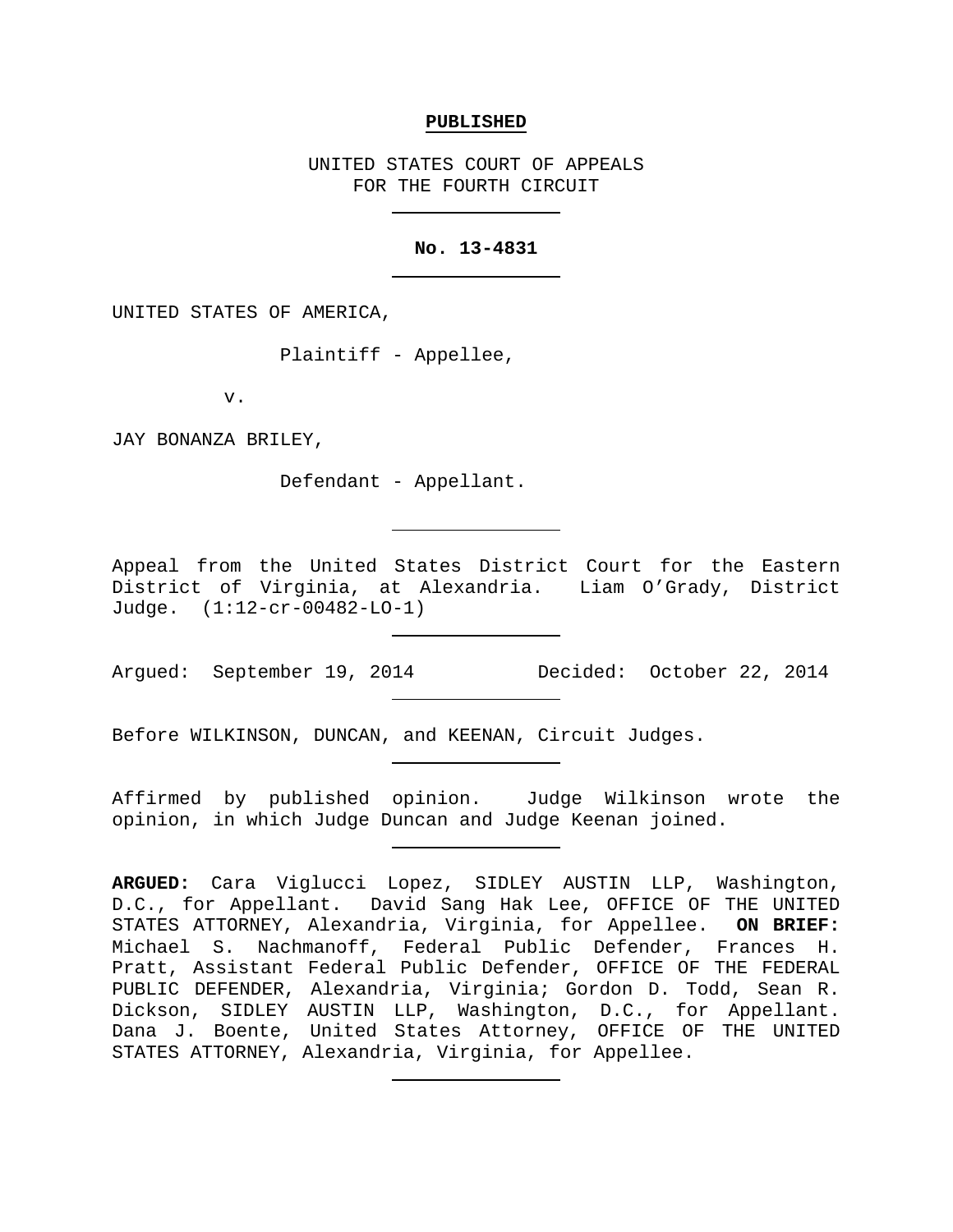WILKINSON, Circuit Judge:

Appellant Jay Bonanza Briley was convicted after a two-day jury trial on four counts arising from intimate sexual activities in a national park and an ensuing physical altercation with United States Park Police officers. Briley now challenges the interpretation of the statute under which he was convicted, 18 U.S.C. § 111. He also contests the admission of evidence of a subsequent act under Federal Rule of Evidence 404(b). Finding no reversible error, we affirm.

### I.

In reviewing Briley's conviction, we consider the evidence in the light most favorable to the prevailing party, here the government. Evans v. United States, 504 U.S. 255, 257 (1992); see United States v. Moye, 454 F.3d 390, 394 (4th Cir. 2006) (en banc).

### A.

On the afternoon of January 12, 2012, Park Police officers were patrolling the Washington Sailing Marina in Alexandria, Virginia. The Marina serves as a recreational area at Daingerfield Island, a national park situated along the George Washington Memorial Parkway and the Potomac River. The Marina, which has several parking lots, is also a reputed meeting place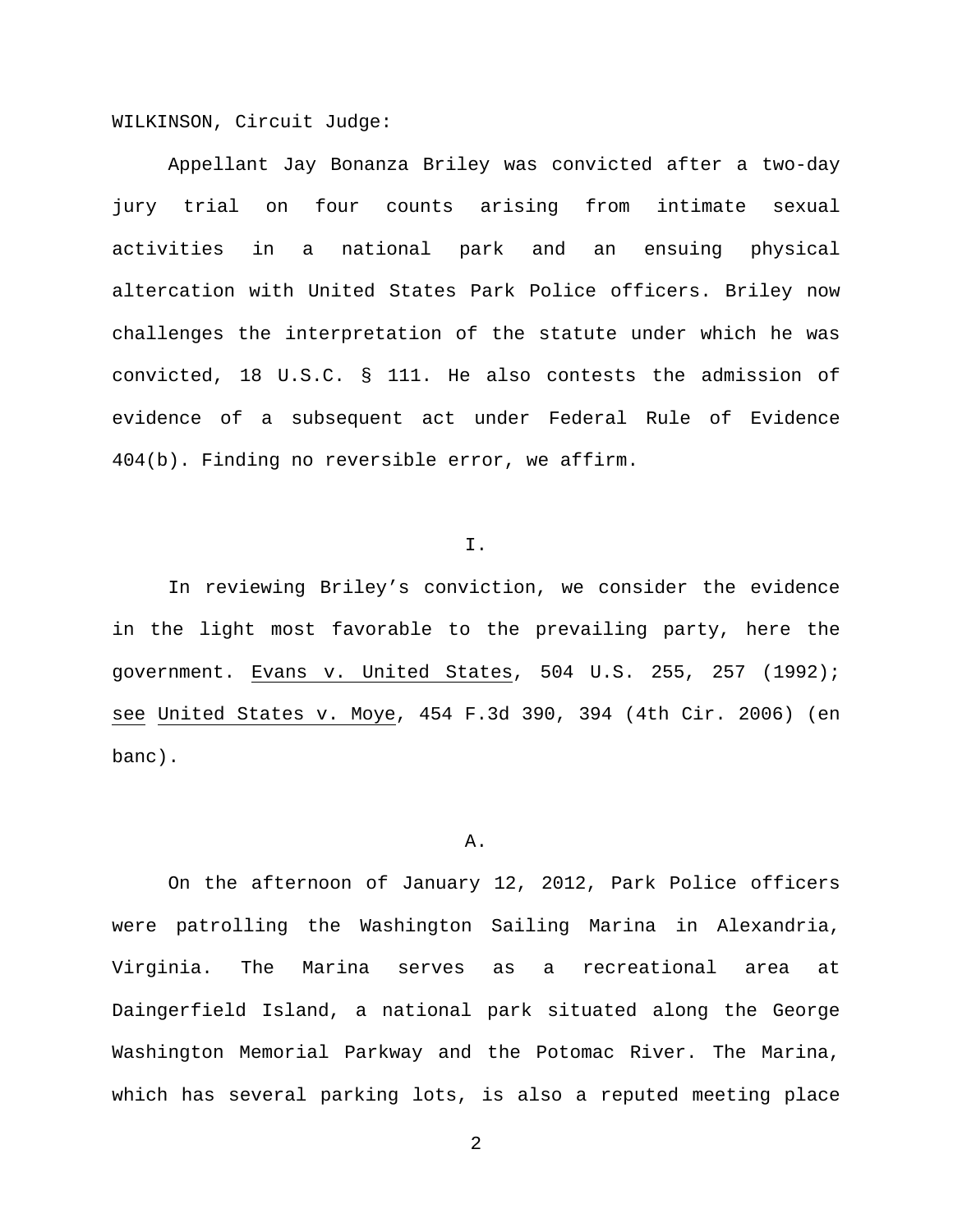for sexual encounters. Officers also patrol the area to prevent criminal activities such as illicit drug use, alcohol offenses, and disorderly conduct.

Two plain-clothes Park Police officers on patrol in an unmarked vehicle, William Brancato and Robert Usher, observed a man parking his car next to Briley's SUV. After the man entered Briley's vehicle, the two men reclined the front seats, and Briley placed a sunscreen across the windshield. Seeing other people approaching, Briley drove to another Marina parking lot. Inside the newly parked SUV, Briley was naked, and his companion's pants were down. From afar, the two officers saw Briley and the other man preparing to engage in sexual relations.

Brancato and Usher contacted two other Park Police officers on patrol nearby, Corey Mace and Thomas Twiname. Mace and Twiname, who were wearing tactical attire with police markings, drove to the Marina and approached Briley's SUV on foot. Briley exclaimed, "It's the cops." J.A. 151. In response to a directive from Mace, Briley's companion opened the front passenger door, exited the SUV, and lay on the ground. Briley remained in the vehicle.

Standing on the driver's side of the vehicle, Twiname banged on the window and yelled, "Police, open the door." J.A. 115. When Briley objected that he was naked, Twiname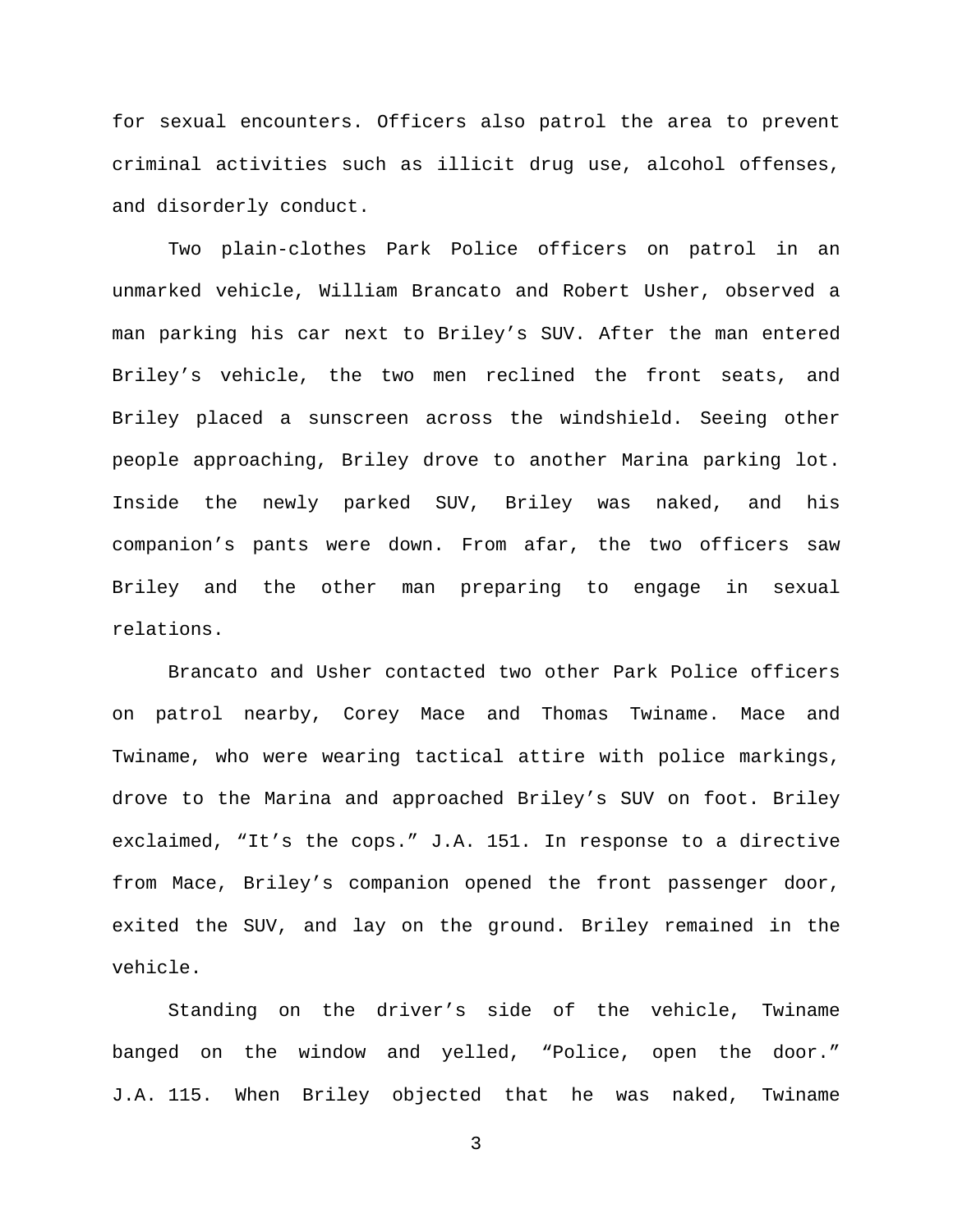threatened to smash the window. Briley then opened the door, but he refused to follow Twiname's subsequent order to exit the vehicle. Twiname grabbed Briley's left arm and struggled to pull him from the vehicle. After Twiname let Briley pull his pants up, Briley locked his legs under the steering column to secure himself and began honking the horn. In an unsuccessful effort to handcuff Briley, Twiname entered the SUV and ended up behind the driver's seat. From there, he wrapped his arms around Briley's neck and upper shoulders. Mace tried to assist his fellow officer with a wristlock, to no avail. Twiname could not subdue Briley.

The two plain-clothes officers, Usher and Brancato, arrived on the scene, shouting "police" and "stop resisting." J.A. 121, 212. After securing Briley's companion, Usher joined Brancato on the driver's side of the car. As these two officers grabbed Briley and attempted to wrest him from the vehicle, Briley tried to push Usher out of the way and struck him in the arms, side, and lower back. Usher suffered from various lower-back problems after the incident.

During the fracas on the driver's side of the car, Briley kicked Brancato in the abdomen. Brancato then tried to loosen Briley's position in the vehicle by striking him on his side. As the effort to subdue Briley continued, Briley placed another kick -- this time, harder -- into Brancato's abdomen. Brancato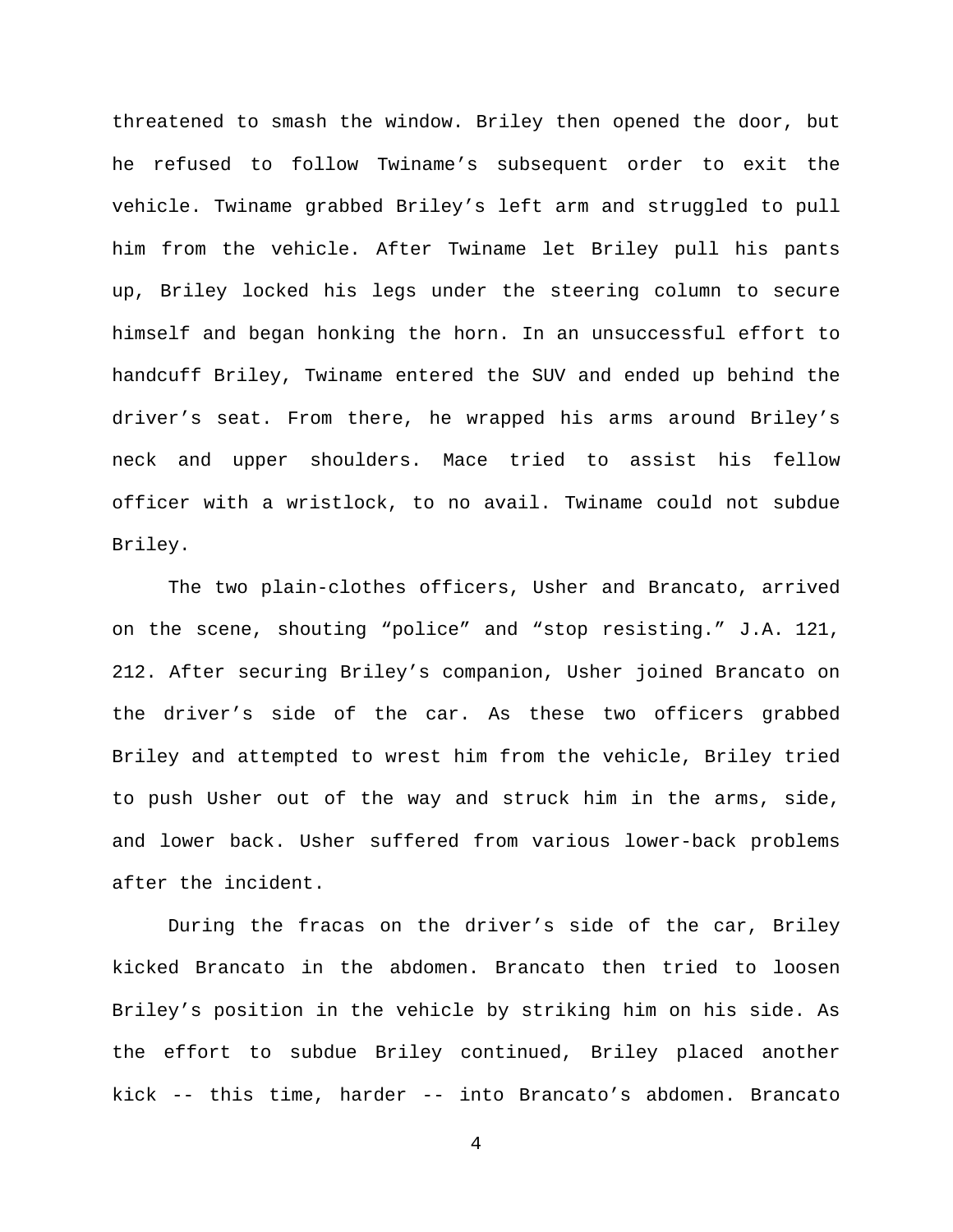later suffered from impairment of his pancreas and lost his gallbladder.

Briley eventually agreed to exit the vehicle, but as soon as he stepped out, the struggle resumed. Briley moved his arms to keep the officers from handcuffing him and assumed an aggressive stance. Brancato sought to control Briley by attempting to grab his shoulder, but instead hit him on the side of the head. Briley then rushed toward both Brancato and Usher and pushed them backward. Even as Brancato slung his arm over Briley's shoulder, Briley managed to drag Brancato -- until Twiname joined the fray along with Usher, and they all tumbled to the ground. After further tussling with Briley on the ground, the officers placed him in handcuffs. Briley finally ceased resisting. He subsequently denied punching or kicking anyone, and he said he did not know whether these individuals were in fact police officers.

## B.

A grand jury indicted Briley in the Eastern District of Virginia. In the superseding indictment, the government alleged three violations of 18 U.S.C. § 111(a) for Briley's conduct against the officers, as well as disorderly conduct. Count 1 charged Briley with the felony of forcibly assaulting, resisting, opposing, impeding, and interfering with Officer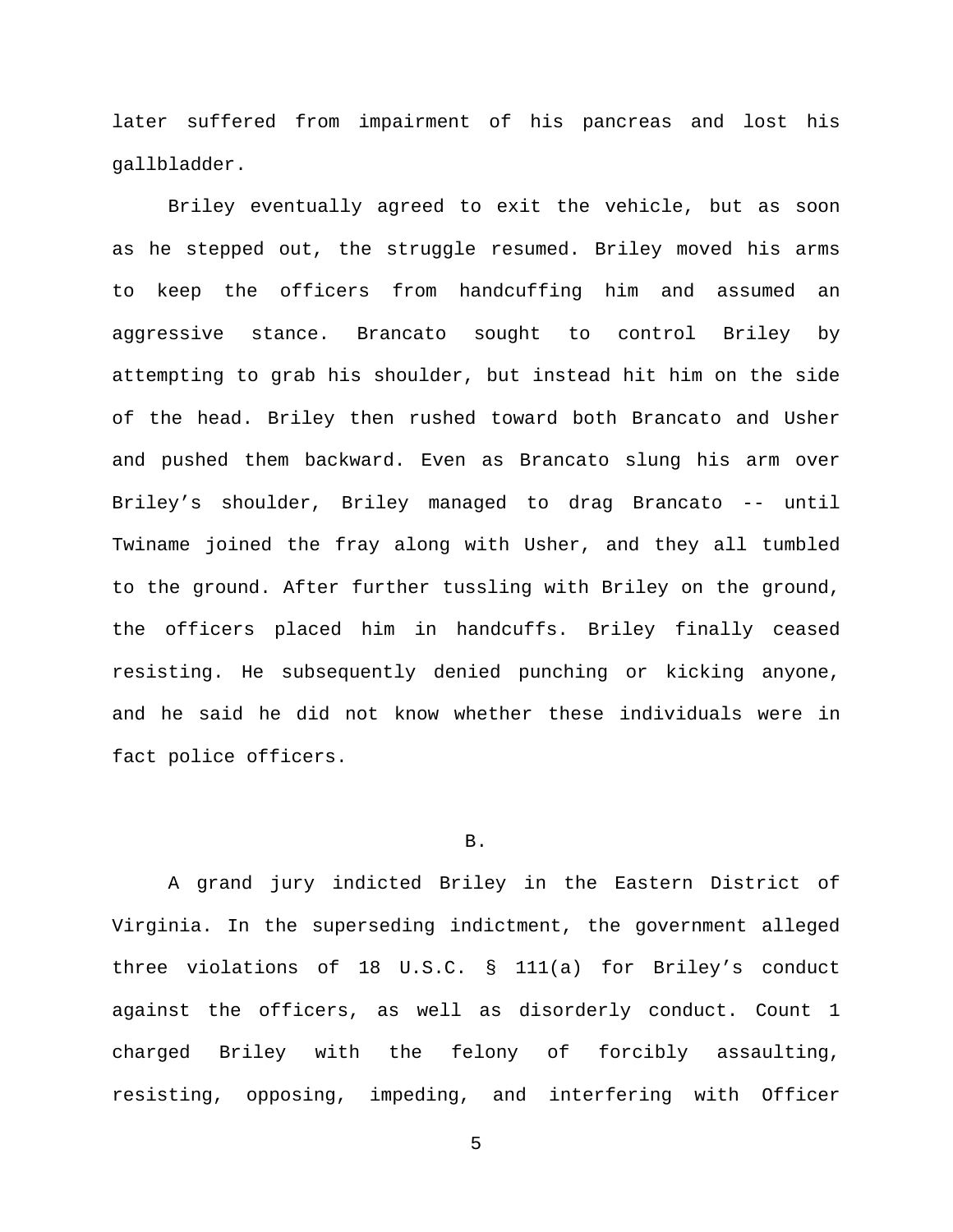Brancato while making physical contact. Count 2 charged him with the felony of forcibly resisting, opposing, impeding, and interfering with Officer Usher while making physical contact (but omitted a specific allegation of assault). Count 3 charged him with the misdemeanor of forcibly resisting, opposing, impeding, and interfering with Officer Twiname (but omitted specific allegations of either assault or physical contact). Last, Count 4 charged him with the misdemeanor of disorderly conduct for recklessly creating a risk of causing public alarm, nuisance, jeopardy, and violence by engaging in an obscene display and act within federal land administered by the National Park Service, in violation of 36 C.F.R. § 2.34(a)(2).

During a two-day jury trial, Briley contested all the counts against him. The defense moved to dismiss Counts 2 and 3 on the ground that the government had failed to allege an "assault" in those instances, but the district court denied the motion. For Count 1, the district court instructed the jury that the government had to prove that Briley "forcibly assaulted, resisted, opposed, impeded, or interfered with" Officer Brancato. J.A. 424 (emphasis added). For Counts 2 and 3, the court told the jury that it was "not necessary to find assault": the government had to prove only that Briley "forcibly did any one of the several alternative acts as charged" toward Officers Usher and Twiname. J.A. 426.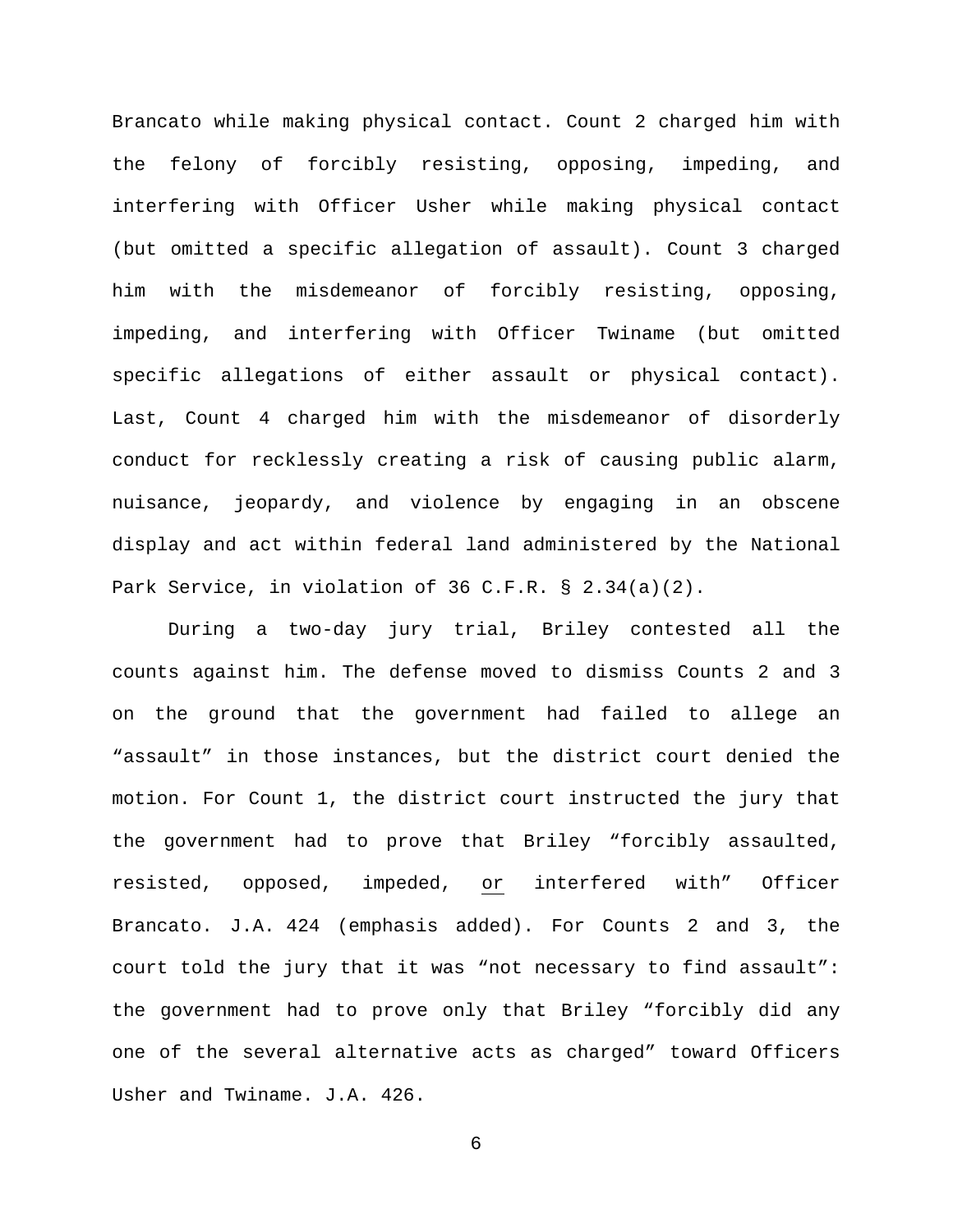The district court allowed the government, under Federal Rule of Evidence 404(b), to introduce evidence of other instances in which officers had caught Briley engaging in public sexual activities within federal parklands -- including conduct that occurred after the underlying January 2012 incident. The defense objected to the introduction of Briley's prior and subsequent acts, but was overruled. The court allowed this evidence as "well within the wheelhouse of permissible testimony under Rule 404(b)." J.A. 57.

Although the government initially asked to introduce the evidence of prior and subsequent acts as part of its case-inchief, it ended up calling the apprehending officers to testify on rebuttal, after Briley's own testimony. To help satisfy the elements of the disorderly conduct charge, the government presented evidence of Briley's prior citations for masturbating in public restrooms (in the Marina area in 2000, and at another nearby federal park in 2001).

In addition, the court permitted the government to introduce evidence of Briley's conduct approximately two months after the underlying altercation. On March 20, 2012, Officer Enrique Wong had spotted Briley in the same Marina parking area engaging in sexual activities with another man in the same SUV. Wearing a police uniform and driving a marked police cruiser, Wong found Briley nearly naked, putting on his pants, with the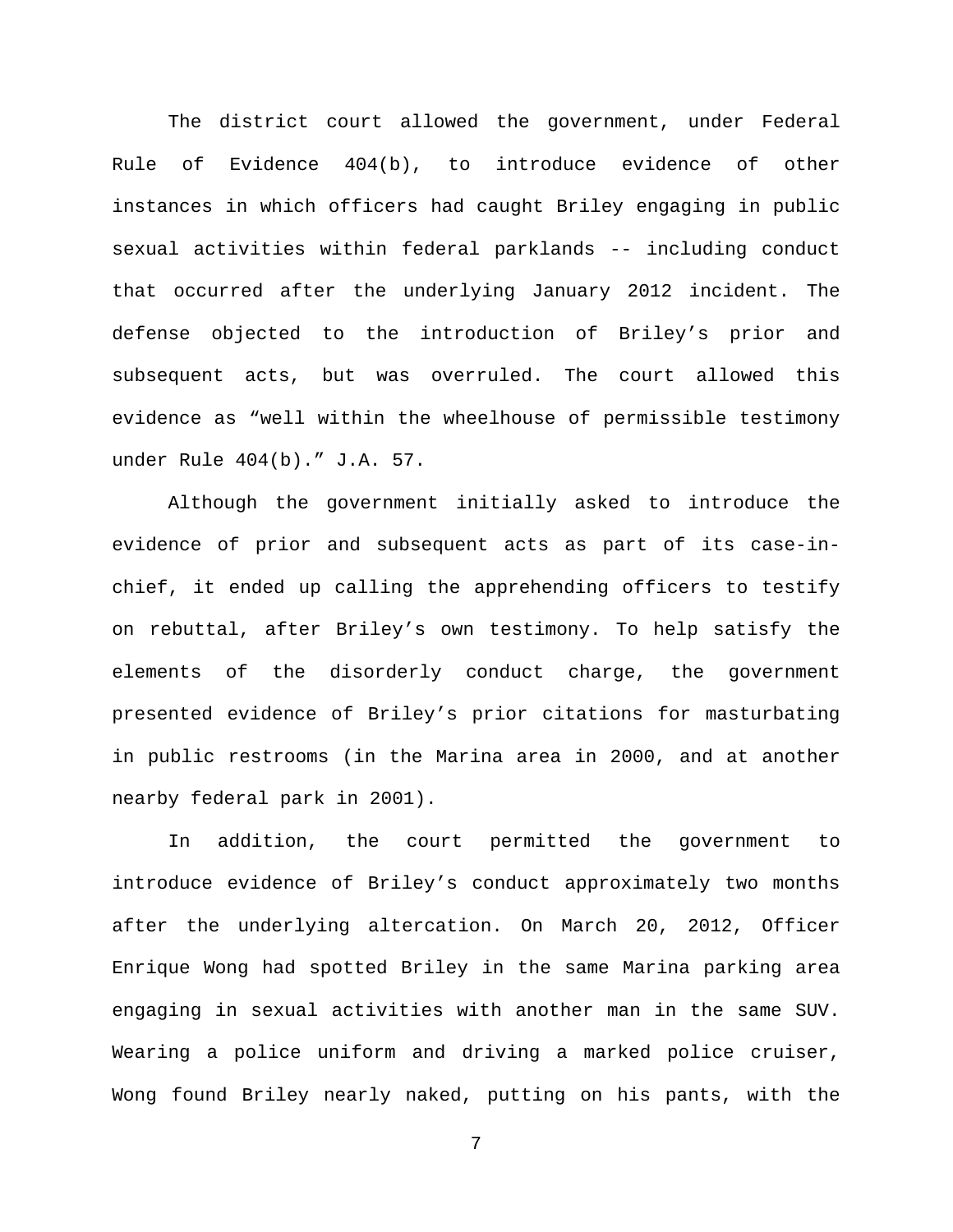vehicle's front seats reclined. Wong arrested Briley and the other man without resistance or further incident. At separate bench trials, both were found guilty of disorderly conduct for this activity.

The jury convicted Briley on all four counts.<sup>[1](#page-7-0)</sup> The district court sentenced him to a prison term of seventy-eight months, with the sentences for the various counts running concurrently. The court also imposed a term of three years of supervised release and ordered Briley to pay \$62,306.10 in restitution. The lion's share of that sum, \$54,849.91, was directed to Officer Brancato. After hearing expert medical testimony, the court concluded that the trauma from Briley's kicks had caused

<span id="page-7-0"></span> $1$  Before the court gave the final charge to the jury, Briley asked it to add "sexual orientation" to the instructed list of factors ("race, color, religion, national ancestry, or gender") that should not influence the jury. The government did not object, and the court stated that it would add the term to the jury instruction "out of an abundance of caution." J.A. 304. In the actual instruction, however, the court omitted the term. The defense did not object to the instruction at the time. Notably, the court had questioned prospective jurors during voir dire about their bias regarding sexual orientation, and it had issued an opening instruction to the jury not to be influenced by prejudices against either party. During closing arguments, the government referenced the court's planned instruction and told the jury that Briley was "not on trial" for his sexual orientation. J.A. 393. We find no error on this point. Briley<br>further arques that "this failure simply underscores and failure simply underscores and magnifies the impact of the improperly admitted and prejudicial subsequent acts propensity evidence," Appellant's Reply Br. at 28 n.8 -- a point we address in Part III, infra.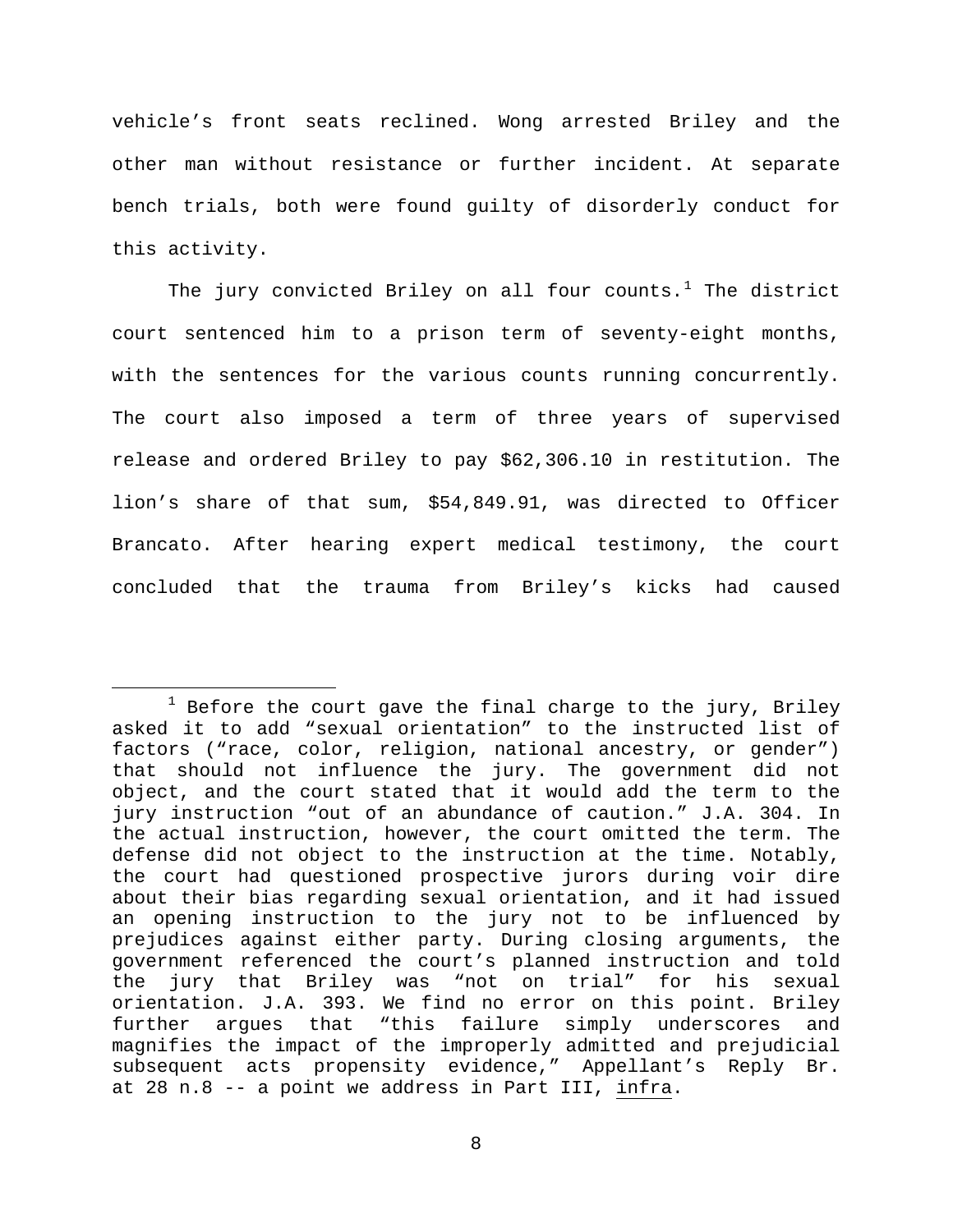Brancato's pancreatitis, which in turn had compelled the removal of his gallbladder. Briley now appeals his convictions.

### II.

Briley first contends that assault is a required element of the 18 U.S.C. § 111(a) offenses alleged in Counts 1, 2, and 3. He maintains that the government failed to charge an actual violation of § 111(a) in Counts 2 and 3, and that the district court's failure to mandate a specific finding of assault rather than other predicate acts vitiated the convictions on all three counts. We find no merit in Briley's argument. The district court read the statute properly.

## A.

Section 111 protects both the physical safety of federal officers and the integrity of their functions. See United States v. Feola, 420 U.S. 671, 678-79 (1975). Indeed, through § 111 Congress wanted to afford "uniformly vigorous protection of federal personnel" to the "maximum" degree. Id. at 684. Under the heading "Assaulting, resisting, or impeding certain officers or employees," the statute provides:

(a) In General. -- Whoever --

(1) forcibly assaults, resists, opposes, impedes, intimidates, or interferes with any person designated in section 1114 of this title while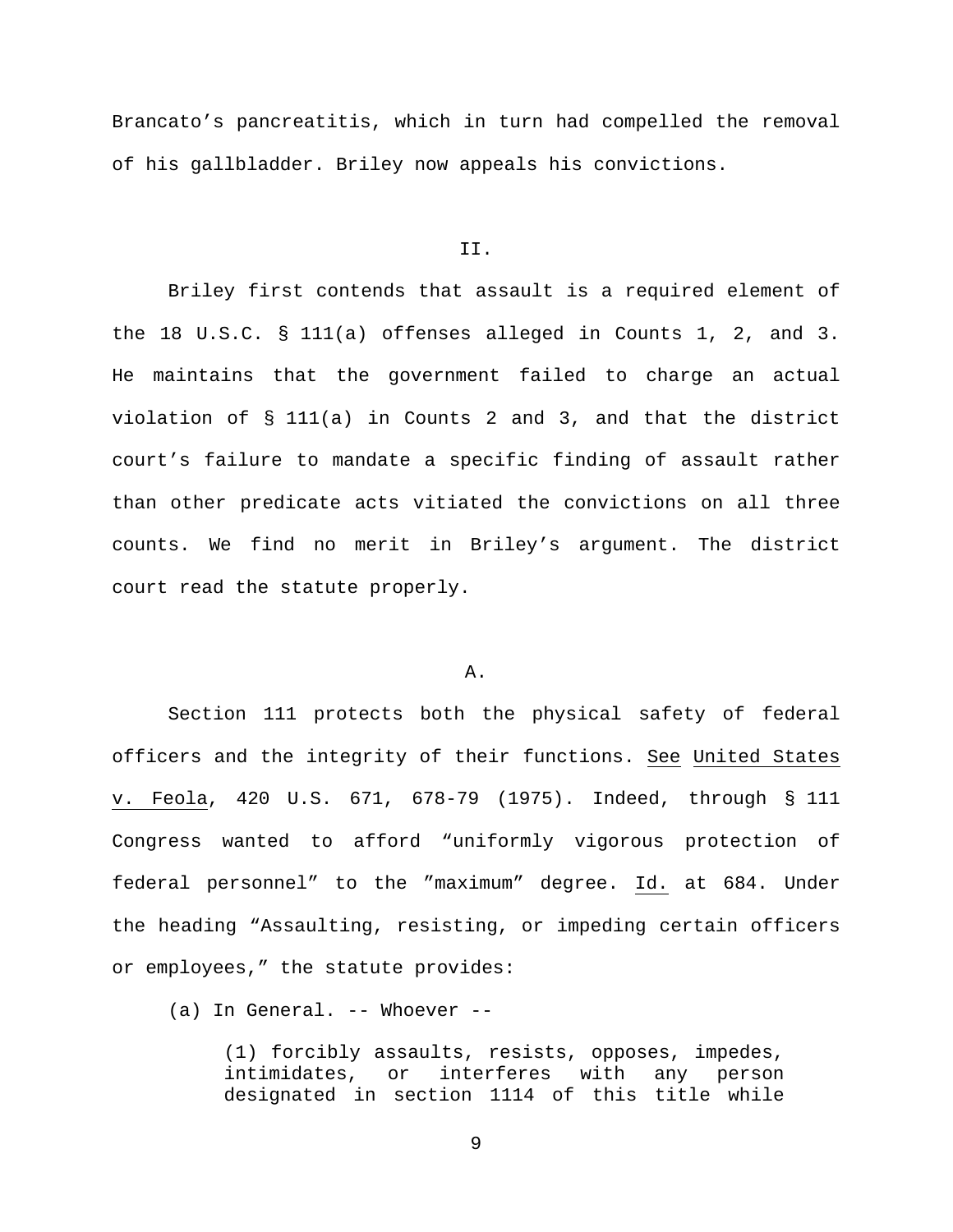engaged in or on account of the performance of official duties; or

(2) forcibly assaults or intimidates any person who formerly served as a person designated in section 1114 on account of the performance of official duties during such person's term of service,

shall, where the acts in violation of this section constitute only simple assault, be fined under this title or imprisoned not more than one year, or both, and where such acts involve physical contact with the victim of that assault or the intent to commit another felony, be fined under this title or imprisoned not more than 8 years, or both.

(b) Enhanced Penalty. -- Whoever, in the commission of any acts described in subsection (a), uses a deadly or dangerous weapon (including a weapon intended to cause death or danger but that fails to do so by reason of a defective component) or inflicts bodily injury, shall be fined under this title or imprisoned not more than 20 years, or both.

18 U.S.C. § 111. The individuals designated in §§ 111(a)(1) and (2) include "any officer or employee of the United States or of any agency in any branch of the United States Government," such as a U.S. Park Police officer. Id. § 1114.

Several features are immediately evident from the statutory structure. One is the type of officials who are protected. Subsection  $111(a)(1)$  applies to individuals actually engaged in the performance of official duties, while § 111(a)(2) applies to those formerly engaged in such duties. The relevant acts differ for current officials in § 111(a)(1) ("forcibly assaults, resists, opposes, impedes, intimidates, or interferes") and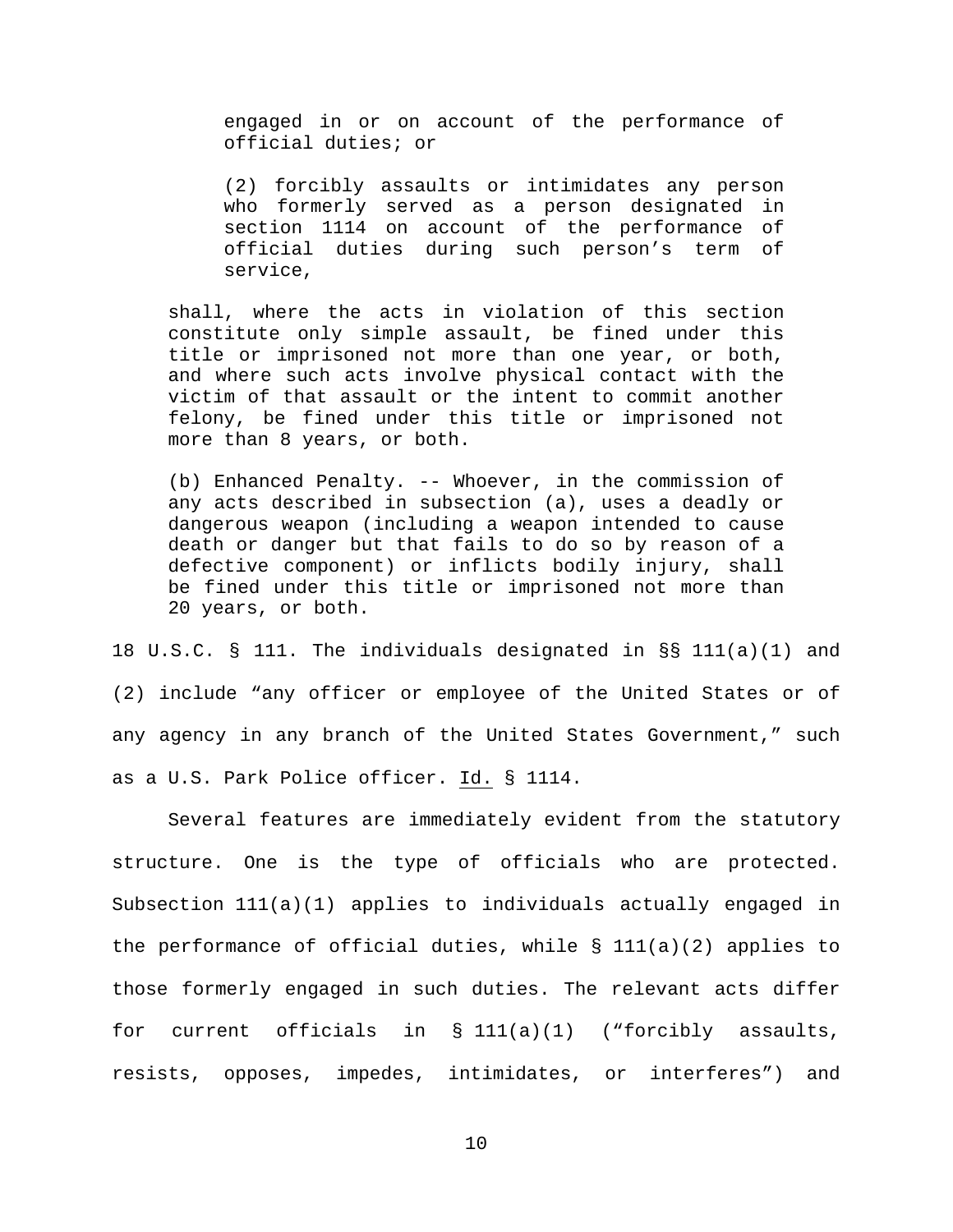former officials in § 111(a)(2) ("forcibly assaults or intimidates"). Id. § 111(a)(1), (2).

Another important feature is the statute's graded penalty structure. The punishments increase with the severity of the crime. The final paragraph of § 111(a) provides that, "where the acts in violation of this section constitute only simple assault," a person has committed a misdemeanor, punishable by up to one year in prison. Id. § 111(a). Next, where the acts in violation of § 111 entail either "physical contact with the victim of that assault" or "the intent to commit another felony," a person has committed a felony, punishable by up to eight years in prison. Id. Moving another step up, § 111(b) specifies that, where a person performs "any" of the violative acts outlined in § 111(a) and also either "uses a deadly or dangerous weapon" or "inflicts bodily injury," that person has committed a felony, this time punishable by up to twenty years in prison. Id. § 111(b); see also United States v. Campbell, 259 F.3d 293, 299 (4th Cir. 2001).

In essence, § 111 proscribes five types of offenses: a misdemeanor (constituting only simple assault), two less serious felonies (involving either physical contact or felonious intent), and two more serious felonies (involving either a weapon or bodily injury). Notably, in defining the penalties for the various offenses, each statutory provision refers back to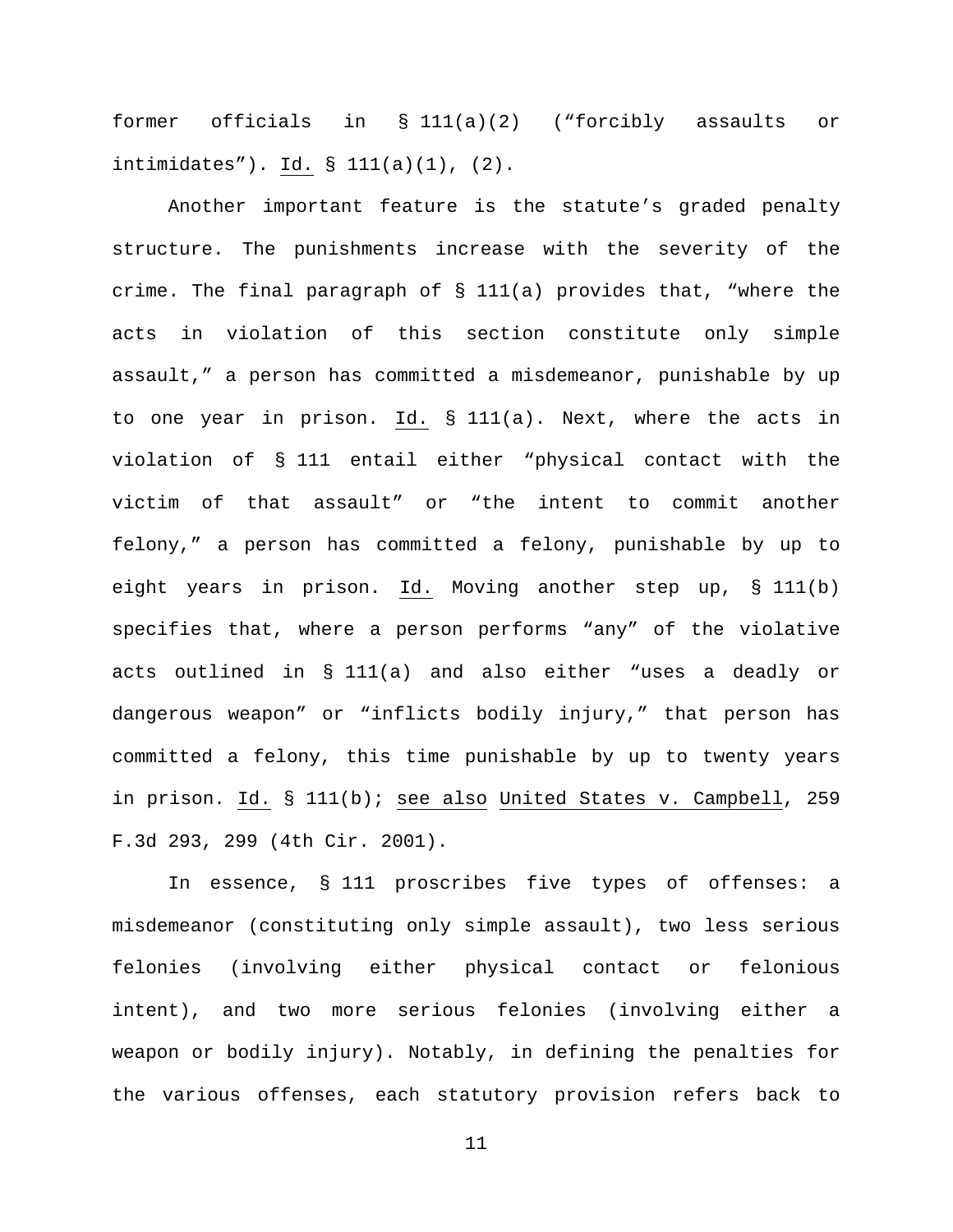the original list of violative acts against current or former officials. 18 U.S.C. § 111(a) ("the acts in violation of this section"); id. ("such acts"); id. § 111(b) ("any acts described in subsection (a)"). For any of the § 111 penalty provisions, then, a jury must find every element of a charged offense proved beyond a reasonable doubt, for each step on the scale increases the maximum statutory punishment. See Apprendi v. New Jersey, 530 U.S. 466, 490 (2000); Jones v. United States, 526 U.S. 227, 232 (1999); see also Campbell, 259 F.3d at 299 ("§ 111(b) 'provide[s] for steeply higher penalties,' which are 'condition[ed] on further facts . . . that seem quite as important as the elements' of the principal crime found in § 111(a)." (alterations in original) (quoting Jones, 526 U.S. at 233)).

A number of observations emerge from this analysis of the statutory structure. First, because Briley's actions involved current Park Police officers undertaking their official duties, all six verbs listed in the disjunctive in § 111(a)(1) are available. Second, the contours of the three § 111(a) counts come into sharper relief. Counts 1 and 2 alleged "physical contact" felonies against Officers Brancato and Usher, respectively, while Count 3 alleged a misdemeanor against Officer Twiname. By the terms of § 111(a), either a misdemeanor or a "physical contact" felony may arise from any of "the acts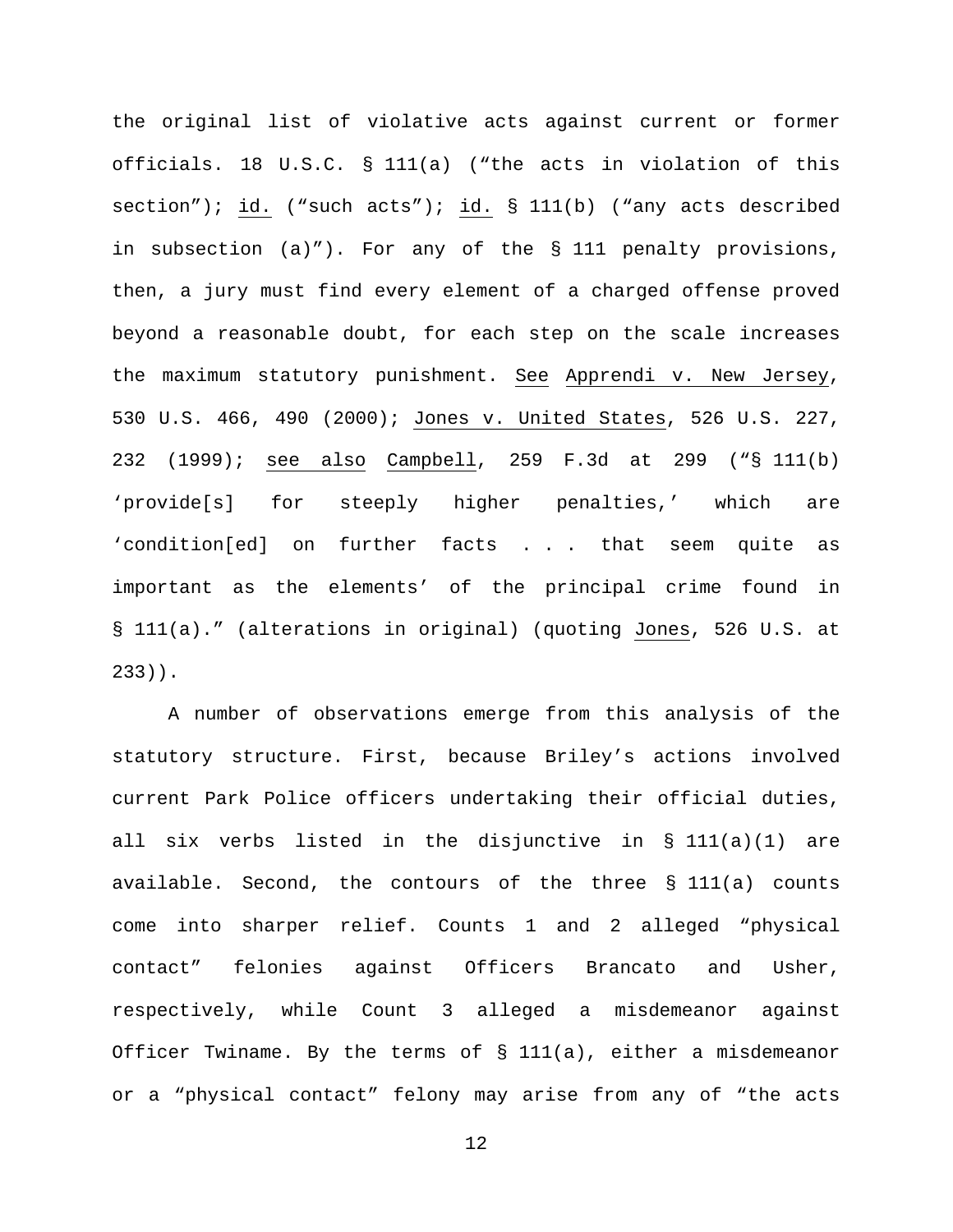in violation of this section" -- namely, forcibly assaulting, resisting, opposing, impeding, intimidating, or interfering with current officers such as these. And third, the district court squarely instructed the jury that the government shouldered the burden of proving beyond a reasonable doubt that Briley had "committed each and every element of the offense charged in the indictment." J.A. 420. The jury then returned a verdict finding Briley guilty on all three § 111 counts. Although the statute is written disjunctively ("or"), the jury found Briley guilty on counts that were worded conjunctively ("and").

### B.

Briley now argues that assault is a required element not only of the misdemeanor in § 111(a), but also of the statute's "physical contact" felony. Although the government charged assault as part of the felony in Count 1 (against Brancato), it chose not to charge assault for either the felony in Count 2 (against Usher) or the misdemeanor in Count 3 (against Twiname). For several reasons, we do not think assault is a required element.

First, Briley's reading renders a slew of verbs in § 111(a) largely surplusage. When we interpret statutes, we must "construe all parts to have meaning." PSINet, Inc. v. Chapman, 362 F.3d 227, 232 (4th Cir. 2004). We avoid interpretations that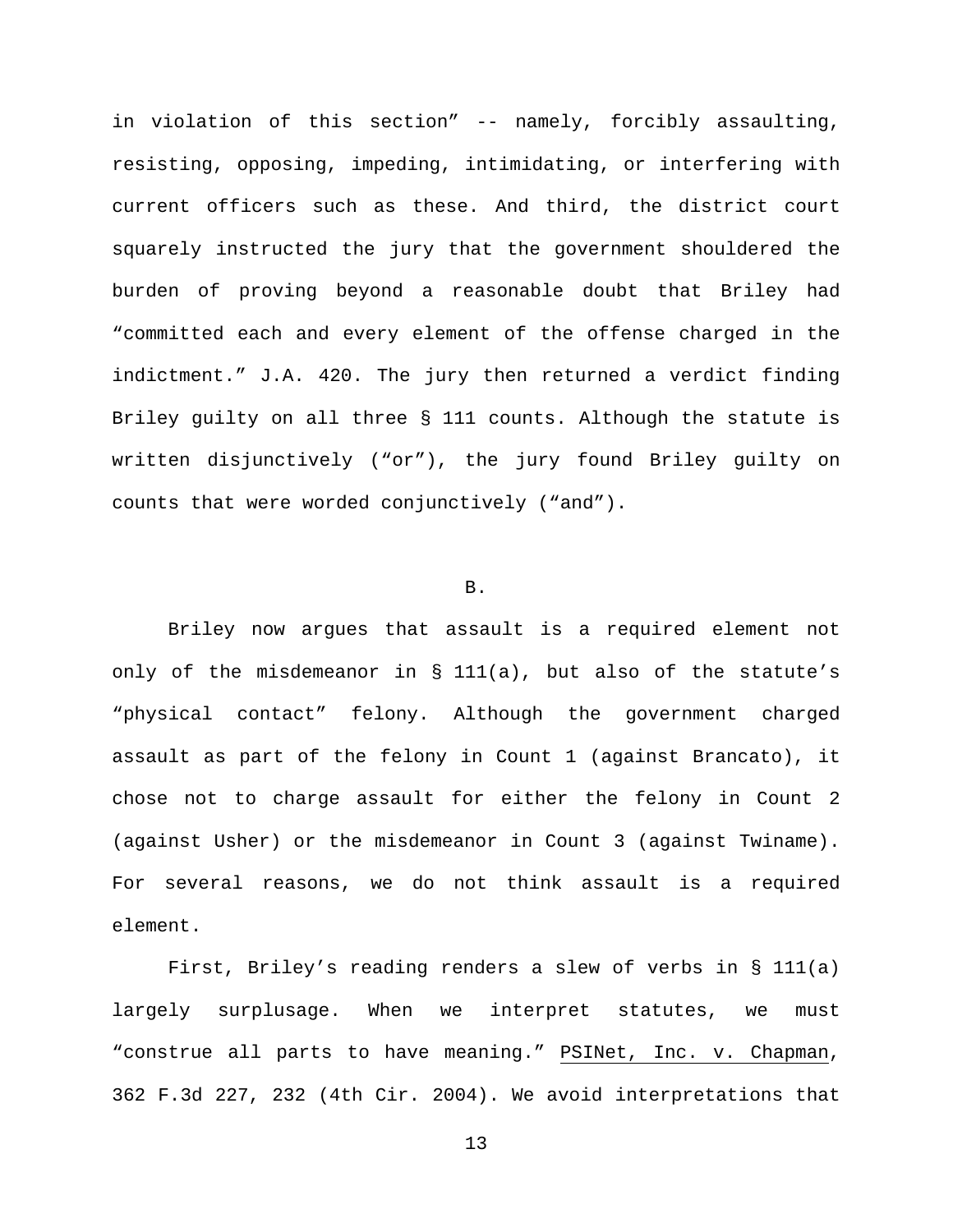would turn some statutory terms into nothing more than surplusage. United States v. Medina, 718 F.3d 364, 367 n.1 (4th Cir. 2013); In re Total Realty Mgmt., LLC, 706 F.3d 245, 251 (4th Cir. 2013). Subsection 111(a) expressly covers a person who "forcibly assaults, resists, opposes, impedes, intimidates, or interferes with" a federal official. 18 U.S.C. § 111(a). Briley's reading would render five of those six words -- all but "assault" -- inoperative with respect to both the misdemeanor and the "physical contact" felony. We must, however, ascribe meaning to the five remaining verbs.

Second, and relatedly, Briley's assessment of § 111 wanders too far from congressional intent. Congress enumerated these six verbs in the disjunctive. Why would Congress, in the same subsection, then swiftly render five of these verbs extraneous or defunct? The statute, moreover, consistently references the same set of all six alternative verbs for each penalty provision -- "the acts in violation of this section" for the misdemeanor in  $\S$  111(a), "such acts" for the lesser felonies in  $\S$  111(a), and "any acts described in subsection (a)" for the greater felonies in § 111(b). Those phrases obviously denote all six verbs. Why would Congress repeatedly refer back to the same list of threshold acts for every designated offense, and yet covertly assign varying acts to different crimes? The obvious answer is that Congress had no such intention: a person could commit any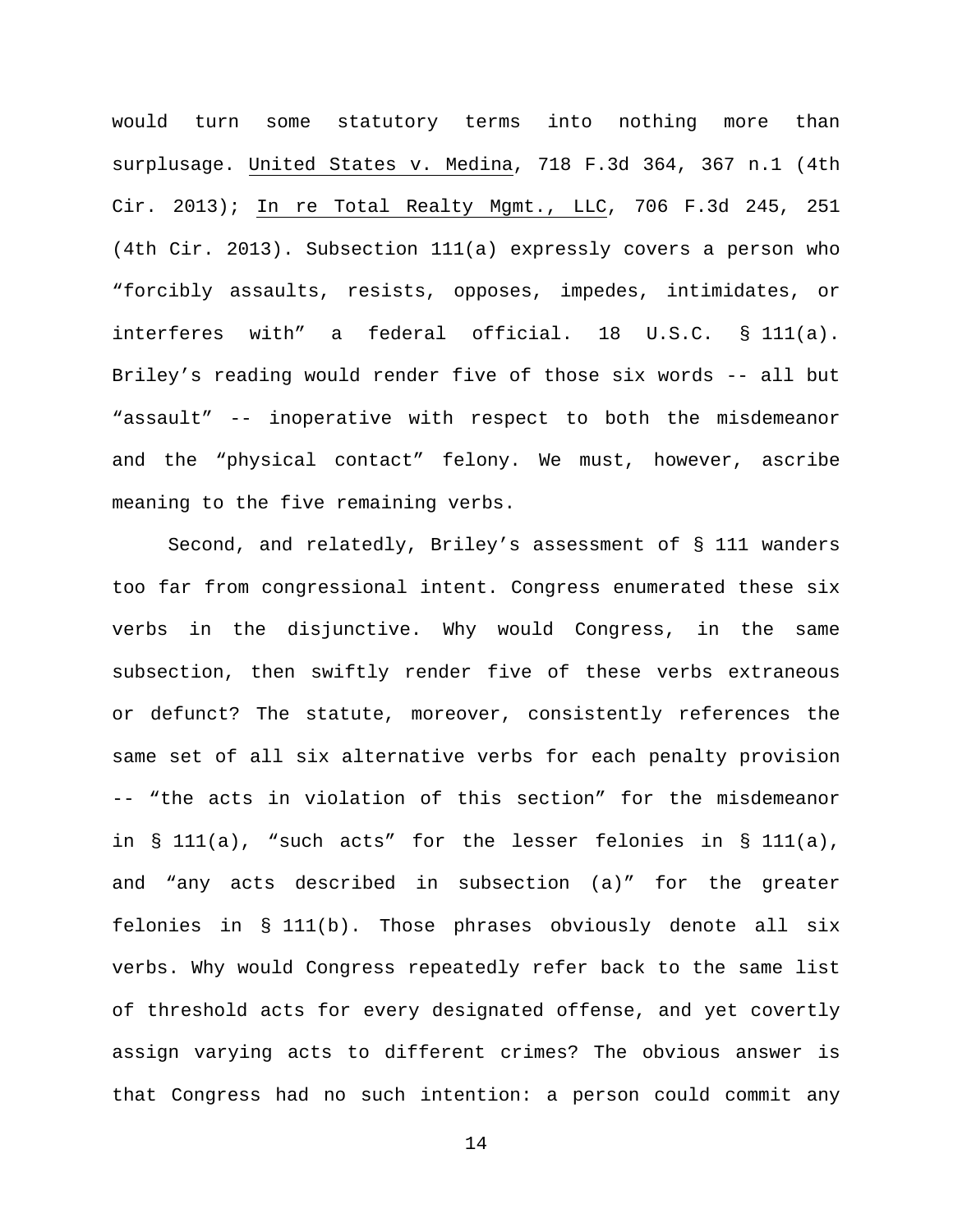one of these six acts and still fall under the statute's coverage.

Third, Briley's interpretation rips a big hole in the statutory scheme. Although his reading largely preserves the protections for the physical safety of federal officials, it leaves those officials without protection for the carrying out of federal functions. It misses the crucial point that § 111 safeguards not only physical safety, but also functional integrity. See Feola, 420 U.S. at 678-79. More broadly, it undercuts the statute's mandate of full and vigorous enforcement. See id. at 684.

Fourth, Briley's take on § 111 produces an absurd result. His reading would allow an individual to commit an array of forcible acts against federal officials performing government functions without criminal consequence. That person could use force to resist federal officials, to oppose them, to impede them, to intimidate them, and to interfere with them -- and yet escape the reach of § 111. Apparently, such a person could evade sanction so long as he or she did not also (1) act with the intent to commit another felony, (2) use a deadly or dangerous weapon, or (3) inflict bodily injury. See Appellant's Br. at 14. That too leaves a patchwork statute, not the comprehensive protections Congress intended.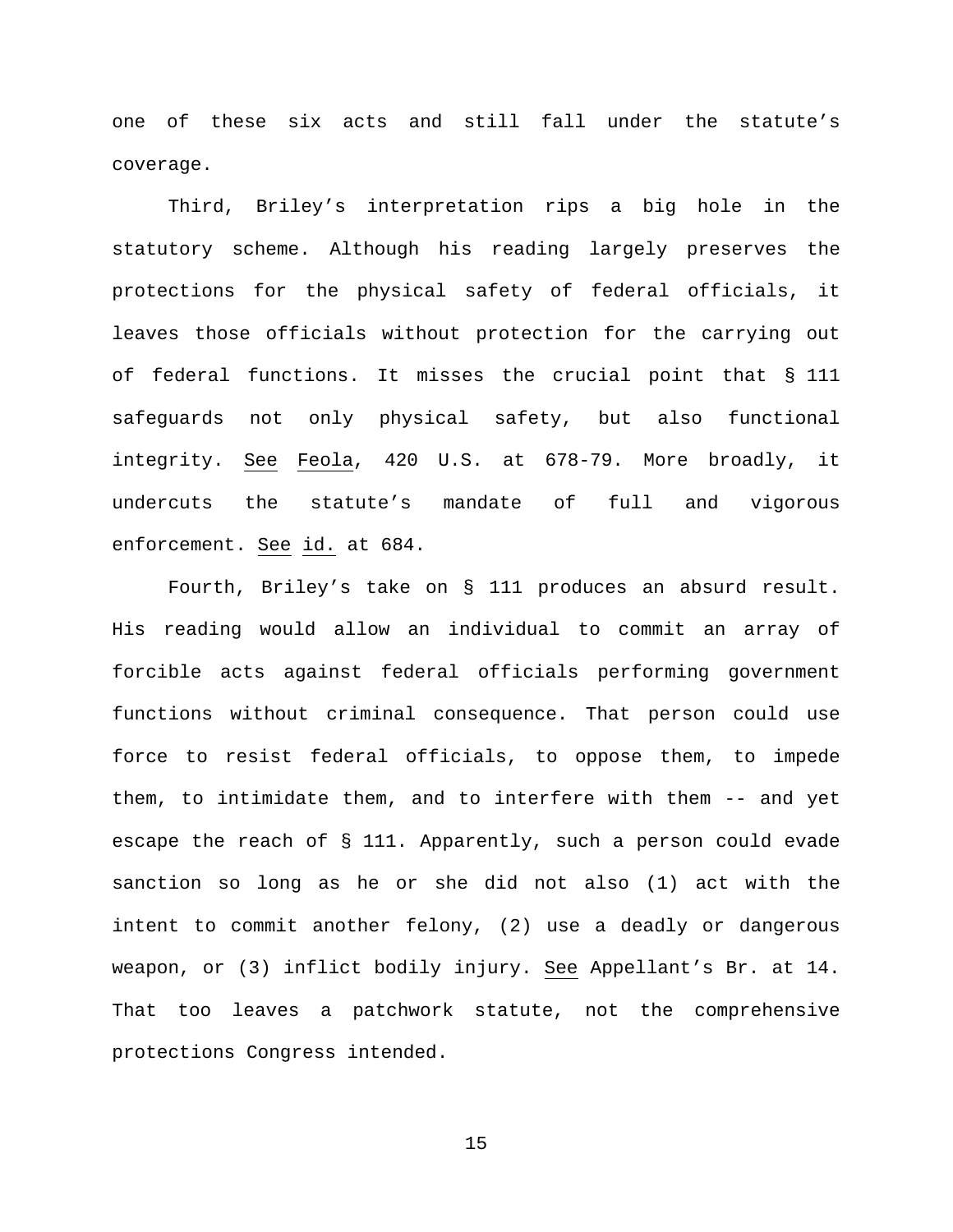Finally, although some of our sister circuits have read § 111 somewhat differently, the operative distinctions between those approaches and the conclusion we draw today are limited. Some circuits have agreed with us that § 111 prohibits the six different kinds of enumerated acts and that, specifically, the misdemeanor provision is not limited to assault. United States v. Williams, 602 F.3d 313, 317-18 (5th Cir. 2010); cf. United States v. Gagnon, 553 F.3d 1021, 1027 (6th Cir. 2009) (adding that "Congress . . . used the phrase 'simple assault' as a term of art to incorporate the actions proscribed in  $\S$  111(a)(1) and § 111(a)(2)"). The Second Circuit has taken an ostensibly varying view of § 111 and concluded that some form of "simple assault" is required for the misdemeanor provision. United States v. Davis, 690 F.3d 127, 135 (2d Cir. 2012) ("[F]or a defendant to be guilty of the misdemeanor of resisting arrest under Section 111(a), he necessarily must have committed common law simple assault."). Whatever variance the latter decision manifests arises seemingly from facts that involved primarily passive resistance toward all the officers involved, compared with Briley's active, forcible actions against the Park Police. See Davis, 690 F.3d at 129-30 ("Davis did not fight back. . . . There was no evidence that Davis threatened or struck out at any of the agents."). Given the statute's crucial adverb -- "forcibly" -- the factual distinctions are significant. Facts of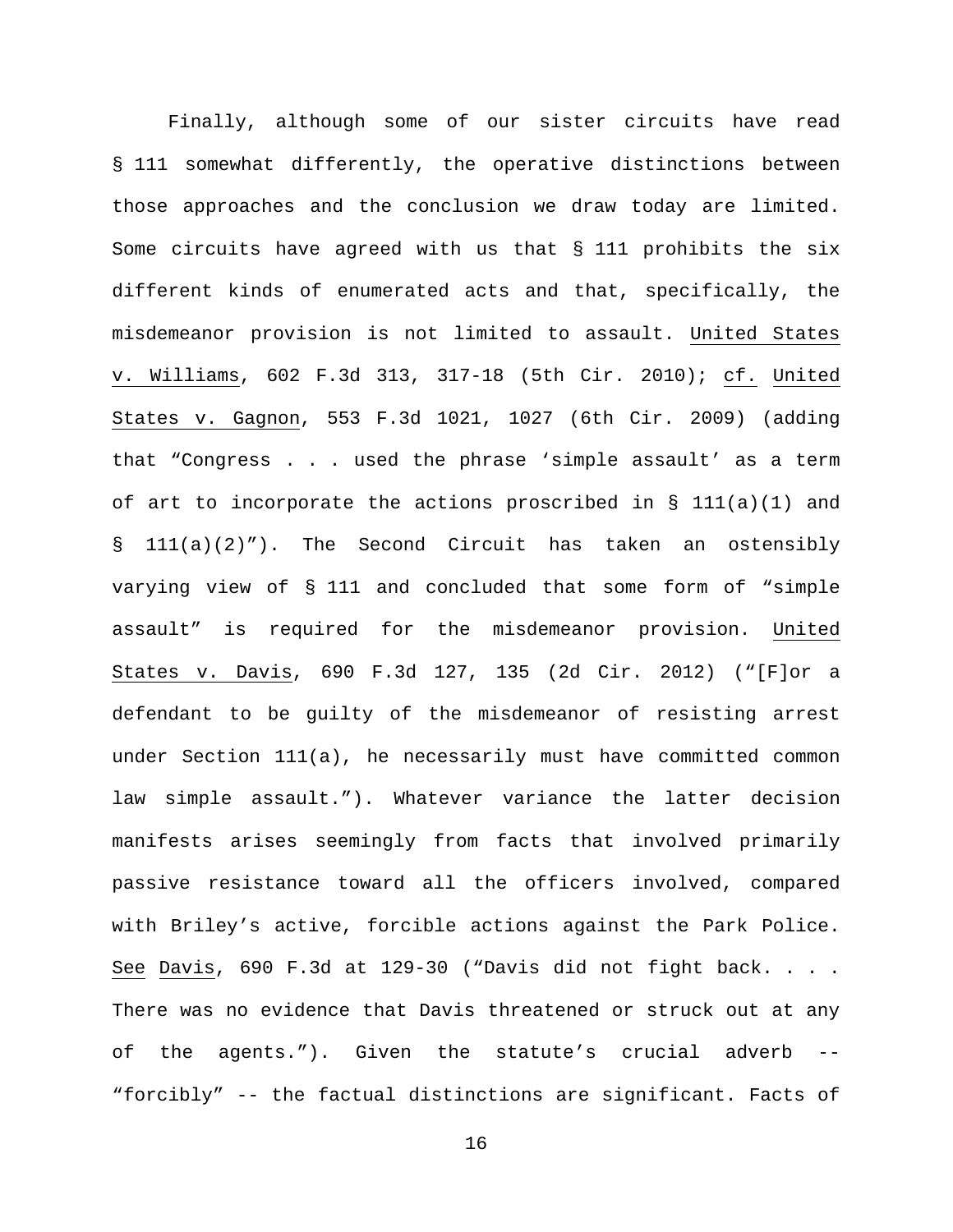the more passive kind fall much closer to the nonforcible borderline. Whatever daylight lies between the circuits' approaches, it seems to us that the practical distinction is not a large one.

For those reasons, it was proper for the district court to instruct the jury that Briley could have committed any of the threshold acts charged -- not "assault" only -- to be found guilty of a § 111 offense, so long as the other elements of the offense were satisfied.

### III.

Briley also argues that the district court erred in admitting evidence of a subsequent crime under Federal Rule of Evidence 404(b). Over the defense's objection, the district court allowed the government to introduce evidence of Briley's conduct at the same Washington Sailing Marina parking area in March 2012, about two months after the underlying incident. A Park Police officer had observed Briley and another man engaging in sexual activities in the same SUV. He arrested both men and faced no resistance. At trial, the government sought to introduce evidence of the March arrest to show Briley's reckless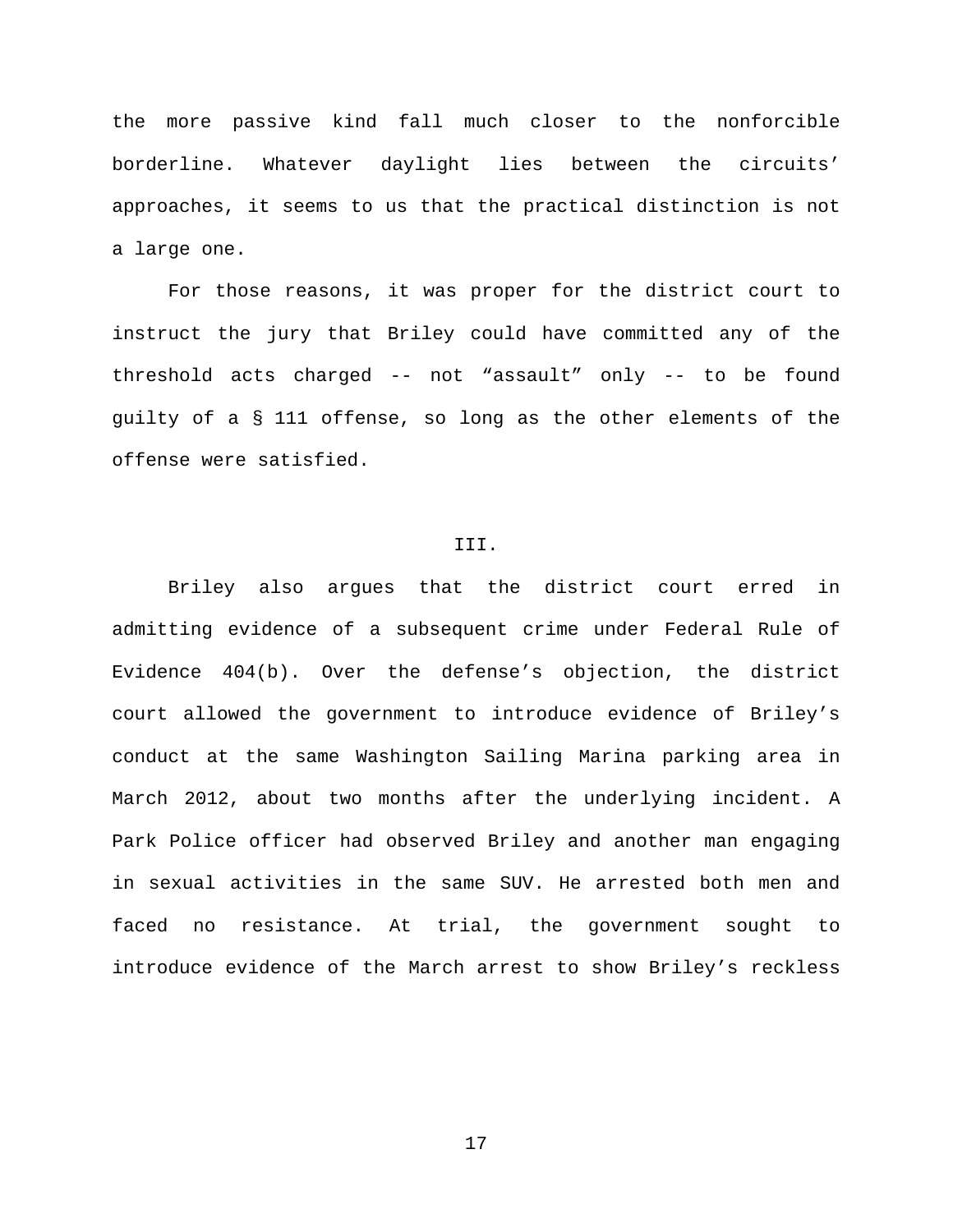intent for the disorderly conduct alleged in Count  $4.^2$  $4.^2$  We do not think this evidence should have been admitted. But given the overwhelming evidence from the underlying January incident, we find no reversible error.

A.

Under Rule 404(b), "[e]vidence of a crime, wrong, or other act is not admissible to prove a person's character in order to show that on a particular occasion the person acted in accordance with the character." Fed. R. Evid. 404(b)(1). Such evidence, however, "may be admissible for another purpose, such as proving motive, opportunity, intent, preparation, plan, knowledge, identity, absence of mistake, or lack of accident." Id. 404(b)(2).

Rule 404(b) is a rule of inclusion. United States v. Lespier, 725 F.3d 437, 448 (4th Cir. 2013); see United States v.

36 C.F.R. § 2.34(a)(2).

<span id="page-17-0"></span> $2$  The National Park Service regulation invoked in Count 4 provides:

A person commits disorderly conduct when, with intent to cause public alarm, nuisance, jeopardy or violence, or knowingly or recklessly creating a risk thereof, such person . . . [u]ses language, an utterance, or gesture, or engages in a display or act that is obscene, physically threatening or menacing, or done in a manner that is likely to inflict injury or incite an immediate breach of the peace."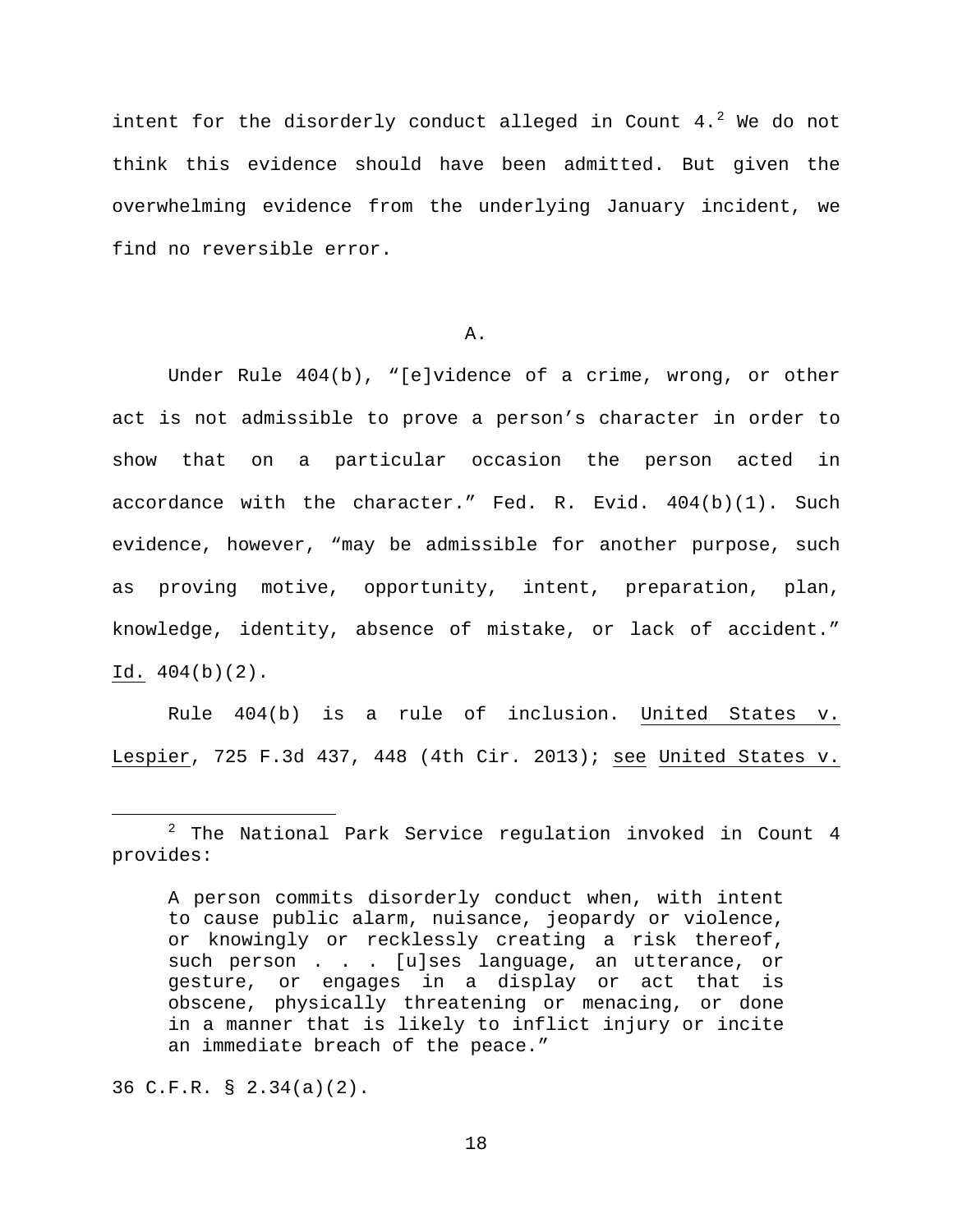Van Metre, 150 F.3d 339, 349 (4th Cir. 1998) (noting that the Rule's list of allowable purposes is "illustrative, rather than exclusive"). As we have long maintained, the Rule's inclusive nature militates toward "'admitting all evidence of other crimes or acts except that which tends to prove only criminal disposition.'" Lespier, 725 F.3d at 448 (quoting United States v. Rooks, 596 F.3d 204, 211 (4th Cir. 2010)); see, e.g., United States v. Masters, 622 F.2d 83, 85 (4th Cir. 1980). Rule 404(b) permits the admission of evidence of not only prior but also subsequent acts. United States v. Mohr, 318 F.3d 613, 617 (4th Cir. 2003).

We do not overturn Rule 404(b) rulings lightly. District judges enjoy broad discretion to determine what evidence should be admitted under the Rule, which resides at the core of the trial judge's function of handling evidentiary challenges. Under this standard, a district court abuses its discretion "'when it acts arbitrarily or irrationally, fails to consider judicially recognized factors constraining its exercise of discretion, relies on erroneous factual or legal premises, or commits an error of law.'" Rooks, 596 F.3d at 210 (quoting United States v. Delfino, 510 F.3d 468, 470 (4th Cir. 2007)).

We review evidentiary determinations for harmless error. United States v. Madden, 38 F.3d 747, 753 (4th Cir. 1994). A nonconstitutional error ceases to be harmless if it had a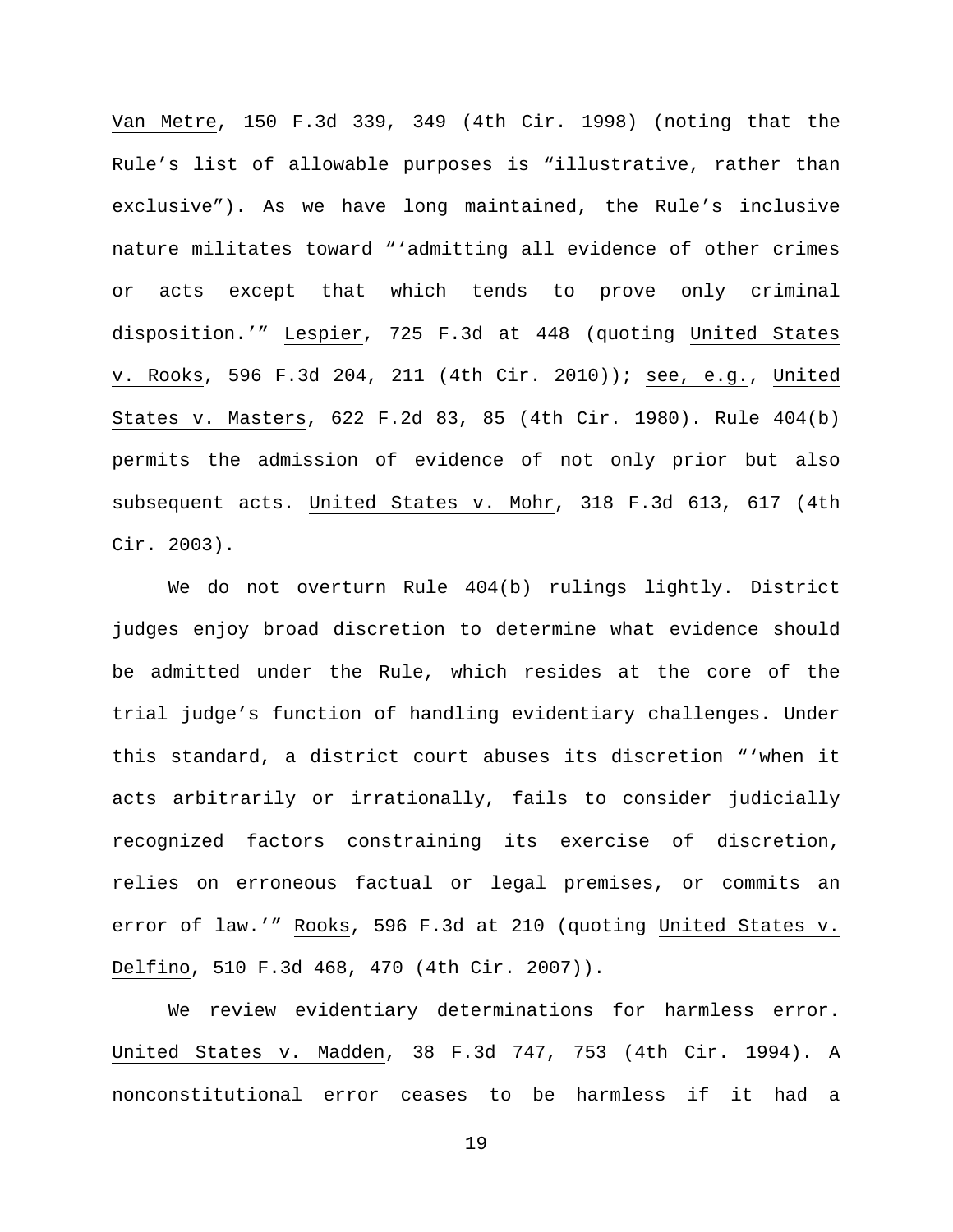"substantial and injurious effect or influence in determining the jury's verdict." Kotteakos v. United States, 328 U.S. 750, 776 (1946). The core of the inquiry is whether the error affected the defendant's substantial rights. See Fed. R. Crim. P. 52(a). We do not reverse evidentiary rulings for inconsequential technicalities. Rather, "reversal is reserved for more serious errors that affect substantial rights or that directly affect the outcome of a case." United States v. Ferguson, 752 F.3d 613, 619 (4th Cir. 2014).

### B.

While Rule 404(b) is an inclusive rule, it is not allinclusive. The "other bad act" admitted in this instance came too close to pure propensity evidence.

The relevance of the March 2012 evidence to proving Briley's intent or state of mind in January stands in some question. It is true that we make "no distinction" between prior and subsequent bad acts under Rule 404(b), United States v. Lighty, 616 F.3d 321, 352 n.33 (4th Cir. 2010), with the timing of the act often being a matter of evidentiary weight for the jury, see Huddleston v. United States, 485 U.S. 681, 689 (1988); United States v. Hadaway, 681 F.2d 214, 217-18 (4th Cir. 1982). And the January and March episodes do share some similar features. Both times, the Park Police found Briley engaging in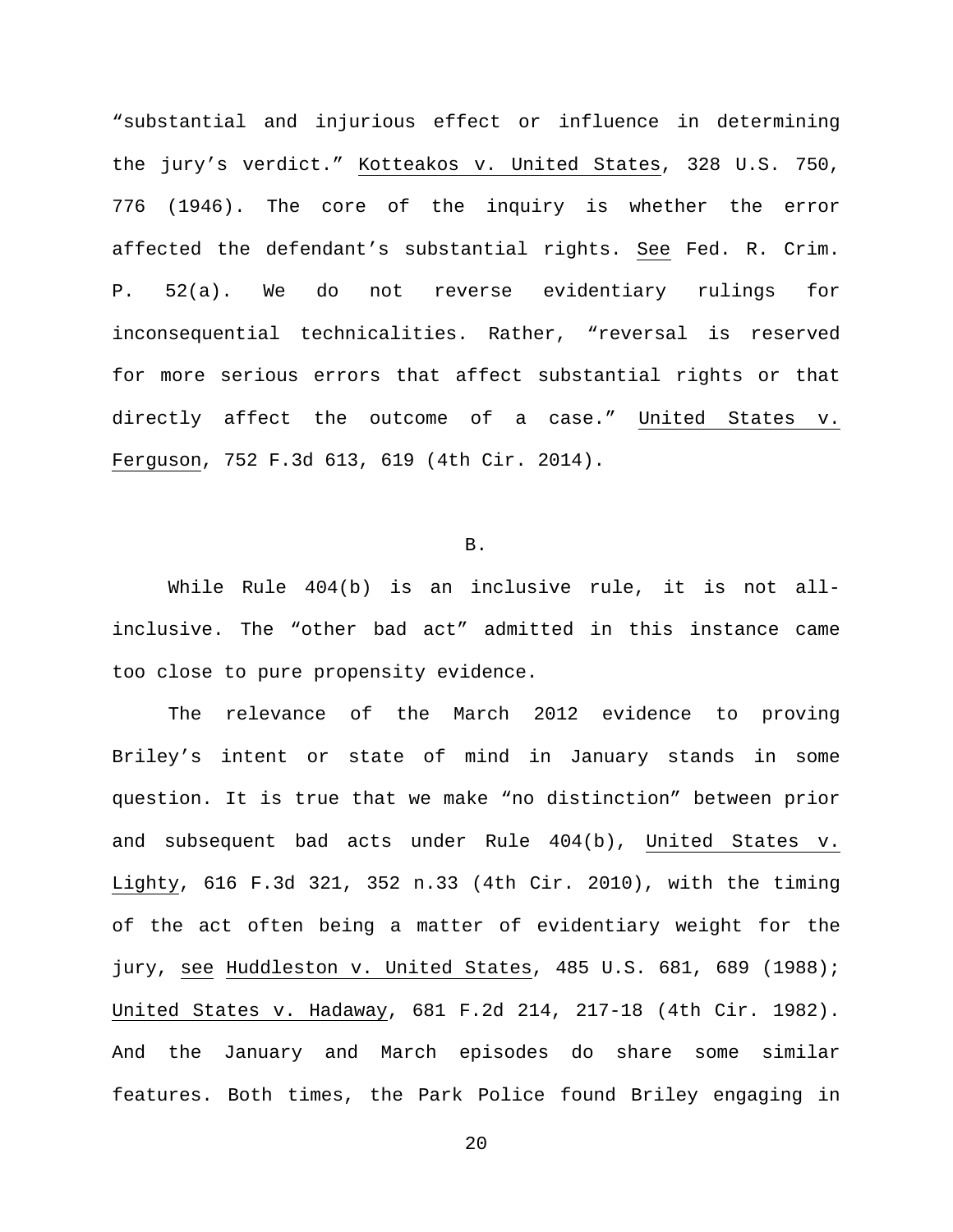sexual conduct, in the same vehicle, in the same general area. At another level, however, the character of the acts was quite different. The March incident was largely uneventful. When confronted by Officer Wong, Briley did not resist arrest. The January incident, on the other hand, involved a violent confrontation that went to the heart of the obstructive activity charged under 18 U.S.C. § 111.

The evidence from January formed a compelling and consistent case against Briley on all four counts. The jury heard about the encounter and the ensuing altercation with Park Police in painstaking and vivid detail. The January evidence described Briley's meeting with his companion and their preparations to engage in sexual relations. It showed the extended struggle between Briley and the crew of officers trying to detain him. It conveyed his determined resistance to the officers both inside and outside the vehicle. It revealed the damaging injuries he inflicted on the officers. As officer after officer took the witness stand, and as Briley's companion recounted the events inside the vehicle, the jury learned about the January incident from every angle.

The government introduced the March arrest in support of the disorderly conduct charge in Count 4. But even with a recognition of the uncertainties of trial outcomes, the prosecution had to know it had more than enough evidence from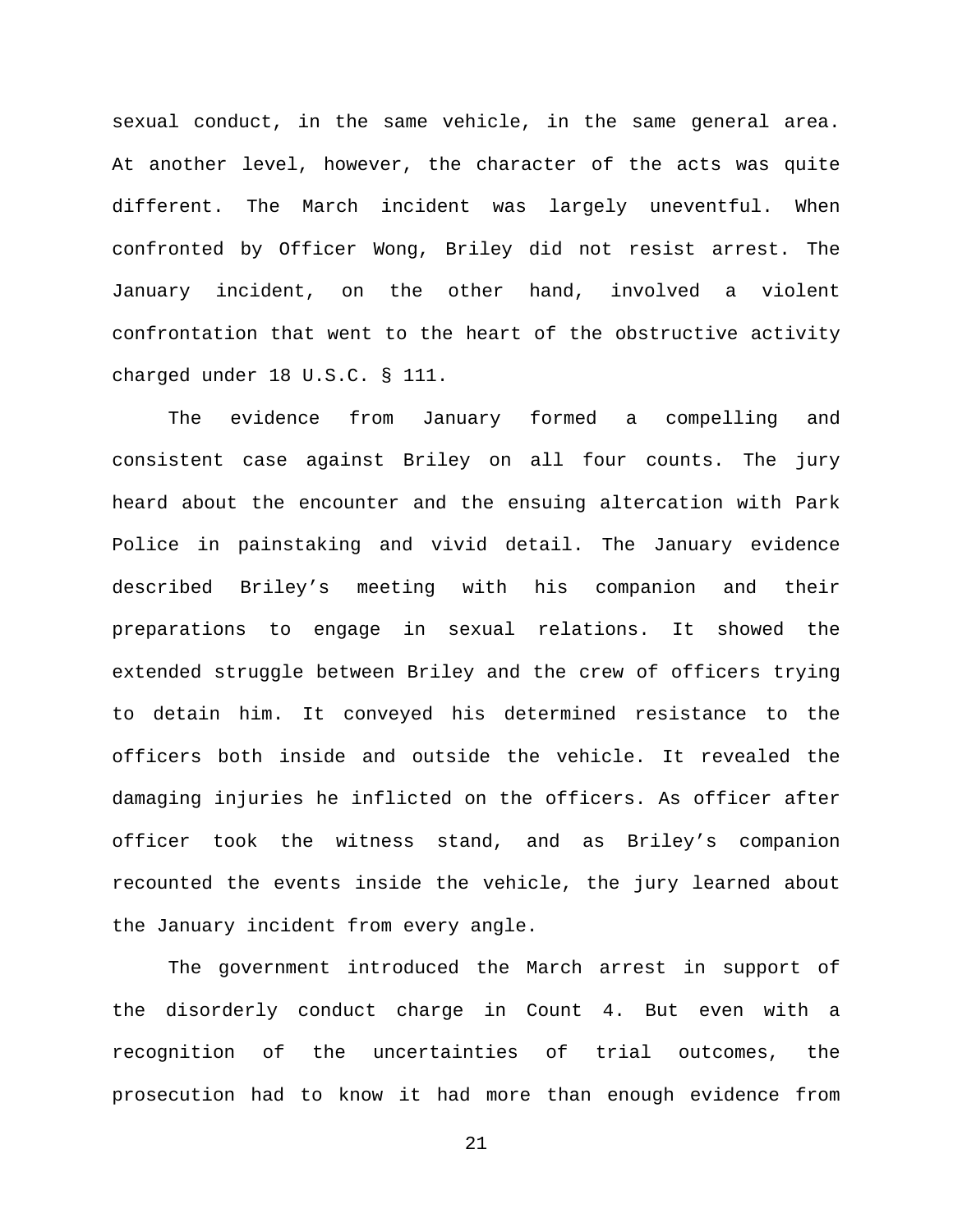the January incident alone to prove that Briley had engaged in an unlawful act at the Marina, in violation of the disorderly conduct regulation. The district court told the jury that Briley could be deemed to have acted recklessly, as required by 36 C.F.R.  $\S$  2.34(a)(2), if he knew that the obscene act was "inappropriate" and that it would "cause public alarm, [nuisance], jeopardy, or violence if it was seen." J.A. 430. From the January incident, there was more than ample evidence for a rational jury to conclude that Briley's conduct cleared that modest bar. With so few lingering questions about Briley's criminal conduct in January, and the evident ability of intimate sexual activities in public places to constitute disorderly conduct on their own terms, the need to introduce the March incident seems dubious at best. See United States v. Queen, 132 F.3d 991, 997 (4th Cir. 1997) (listing necessity as a factor in Rule 404(b) analysis).

Also relevant in the Rule 404(b) analysis is the comparison of the probative value and prejudicial nature of the evidence. See Fed. R. Evid. 403; Queen, 132 F.3d at 997 (holding that, as part of the Rule 404(b) inquiry, "the evidence's probative value must not be substantially outweighed by confusion or unfair prejudice in the sense that it tends to subordinate reason to emotion in the factfinding process"). In Briley's case, there was some slight probative value to the evidence. The March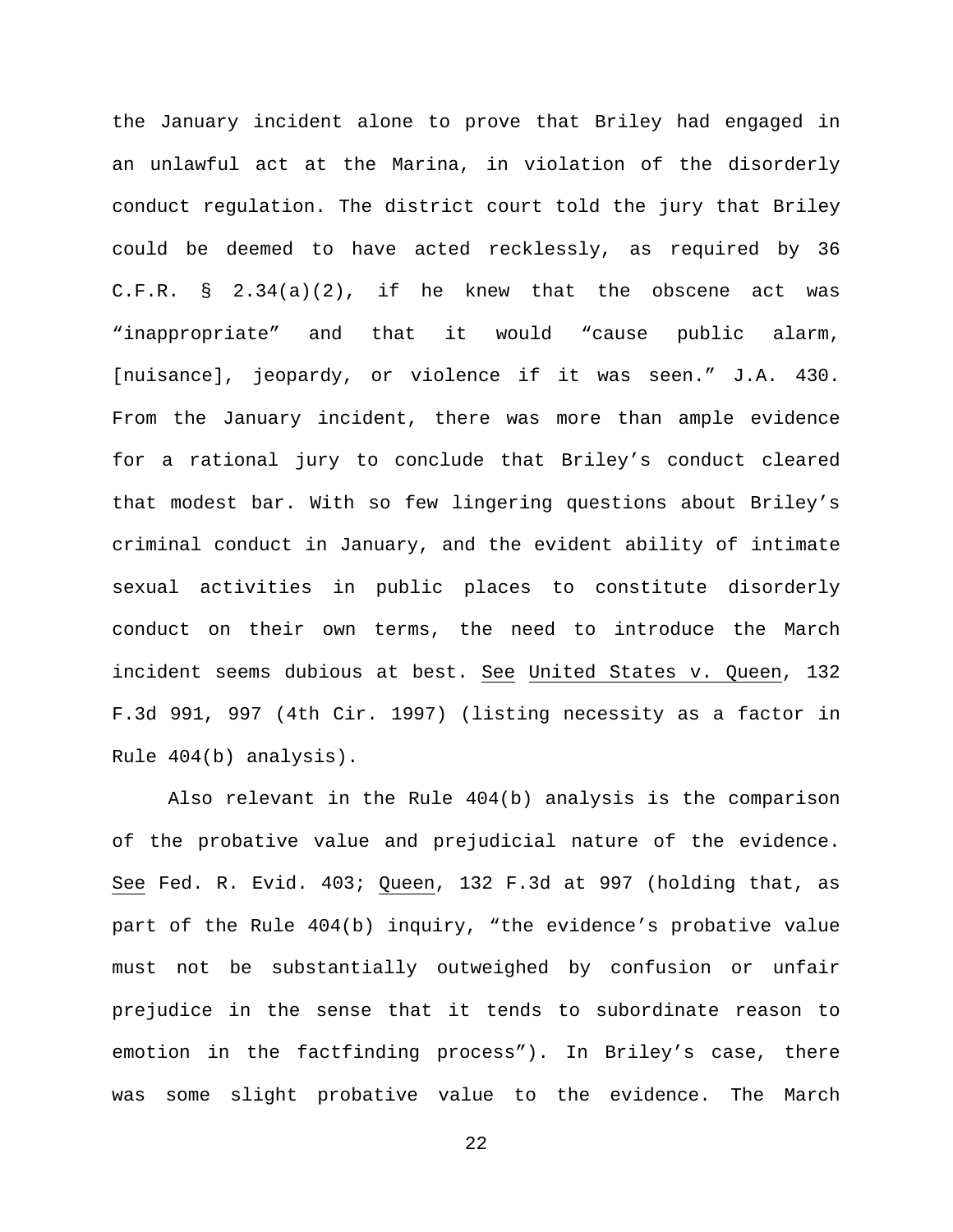arrest did bear some connection to the purposes for which it was offered, in the sense that it underscored Briley's recklessness, as required by the disorderly conduct regulation.

On the other hand, there was a risk in using the March incident at trial. That risk inheres in all propensity evidence, namely that the government could deploy the subsequent act as a character smear that might actually infect the entirety of the trial -- by portraying the defendant in the eyes of the jury as a person deserving of particular condemnation almost irrespective of the various forms of misconduct of which he stood accused. But of course Rule 404(b) expressly forbids evidence to be used in that way. The March evidence carried a risk of shifting the trial's focus away from the confrontation whose violent and injurious nature had given rise to the prosecution, and toward the portrayal of a character of general disrepute. Given that there was more than enough evidence from the January incident to support all the charges in the indictment, including the disorderly conduct charge, the need to push the defendant's personal habits and inclinations forward raises Rule 403 concerns.

The trouble with such character wounds is that they bleed, in the sense that "bad people" may be presumed by the factfinder to commit no end of criminal acts. The government unquestionably had every right to charge Count 4. But to use this least serious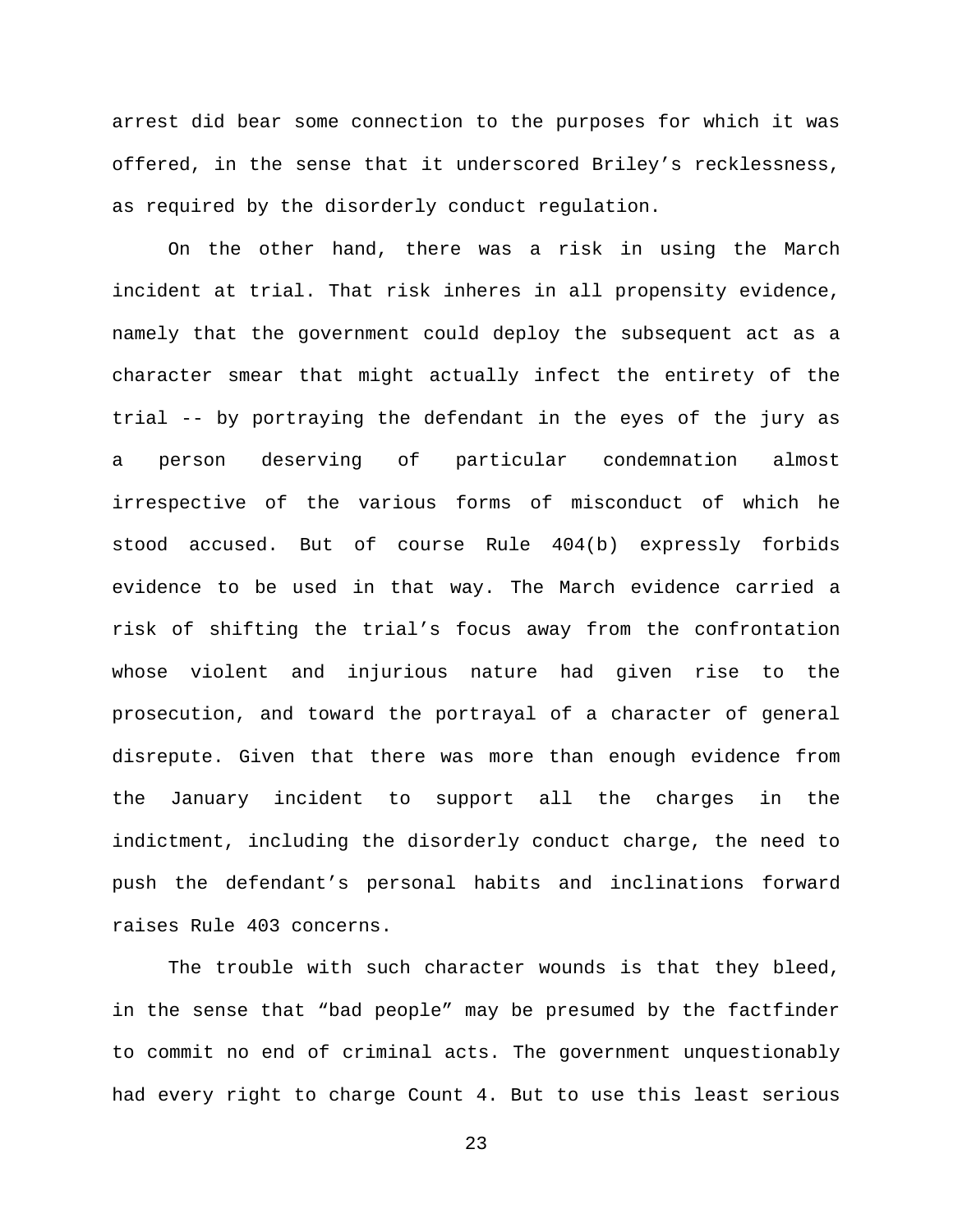charge as a conduit for bringing in unseemly acts not charged in the indictment -- which then might affect consideration of the more serious charges -- is a different matter. Shining such a bright light on Briley's other sexual activities risked directing the jury's attention to the wrong place.

Nevertheless, the evidence from the beginning to the end of the January incident is compelling and incriminating as to all the charged counts. When viewed in the context of the barrage of evidence from the January incident -- for the disorderly conduct charge as well as the three § 111 charges -- the error in admitting the March evidence was plainly harmless.

An array of witnesses gave clear, compelling, and consistent accounts about Briley's actions. Officers Brancato, Usher, Mace, and Twiname each testified about the events of that January afternoon. Brancato and Usher discussed their surveillance of Briley and the other man, and they described Briley's sexual conduct that was visible from outside, through the SUV's window. The four officers recounted the details of the altercation that followed -- the initial approach, the swift compliance by Briley's companion, Briley's refusal to exit, his fierce resistance against being removed from the vehicle, his injurious strikes against the officers, the continued skirmishing after he exited the vehicle, and his eventual arrest. Briley's companion (who had signed an informal immunity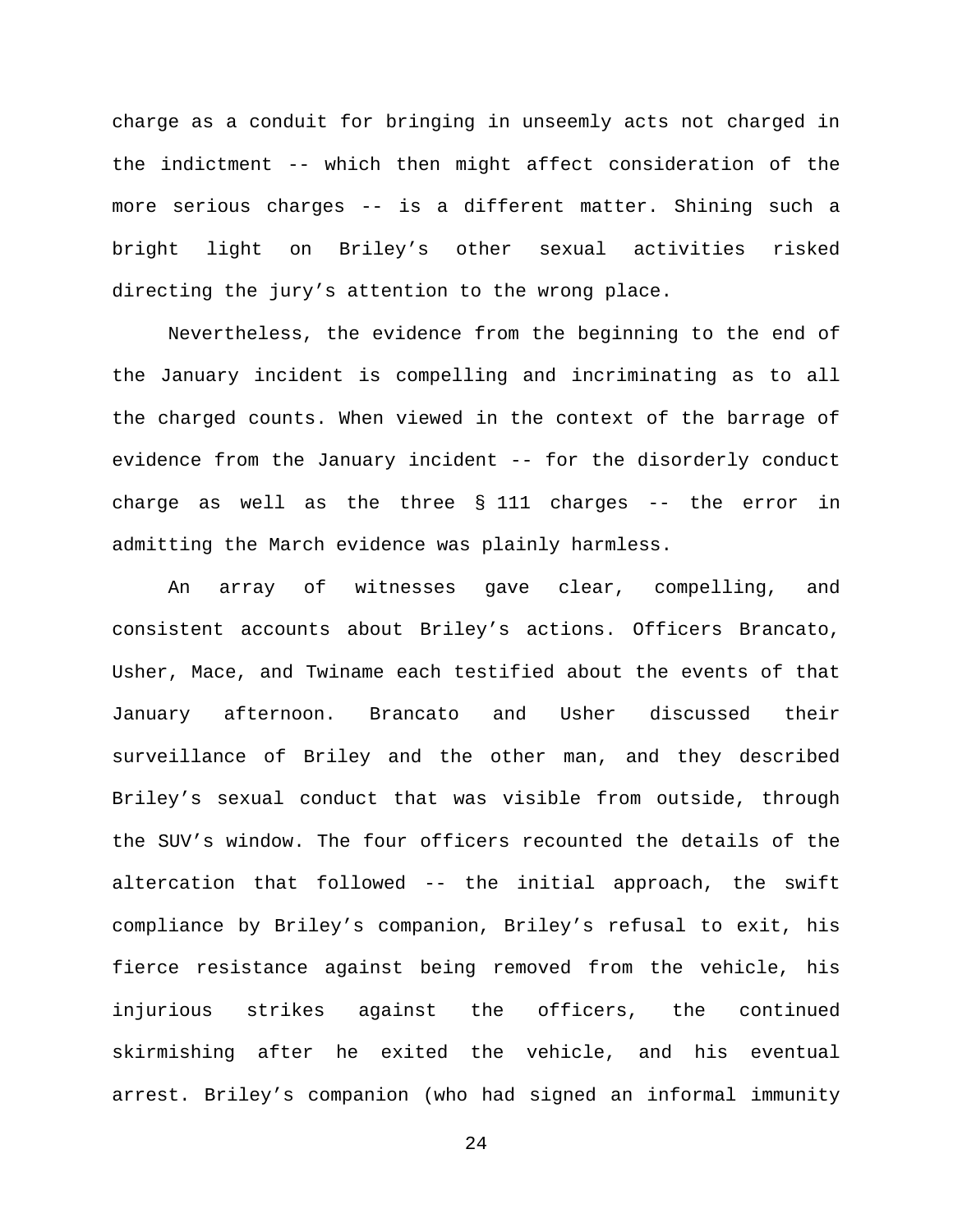agreement) also testified about his interactions with Briley and the officers. He related his personal history with Briley, their meeting in the Marina parking area, their preparations for sexual relations, their efforts to avoid detection, and the confrontation with the Park Police.

It is plain that the jury credited the version of the facts put forward by the Park Police and by Briley's own companion and disbelieved Briley's version of the incident, namely that he did not punch or kick anyone and was unaware the individuals were police officers. A plethora of testimony established that Briley had engaged in intimate sexual activities in a public place, and that he had forcibly resisted and struck the officers trying to arrest him. The district court, for its part, properly instructed the jury under § 111 and the disorderly conduct regulation and offered a range of other cautionary directives.

We can say, "with fair assurance, after pondering all that happened without stripping the erroneous action from the whole," that the jury's consideration was not "substantially swayed" by Officer Wong's testimony about the March incident. Kotteakos, 328 U.S. at 765. The absence of necessity for admitting "other bad acts" evidence will not invariably link up with a finding of harmless error, but here we are confident that the error affected neither Briley's substantial rights nor the outcome of the case. See Ferguson, 752 F.3d at 619. Despite the evident